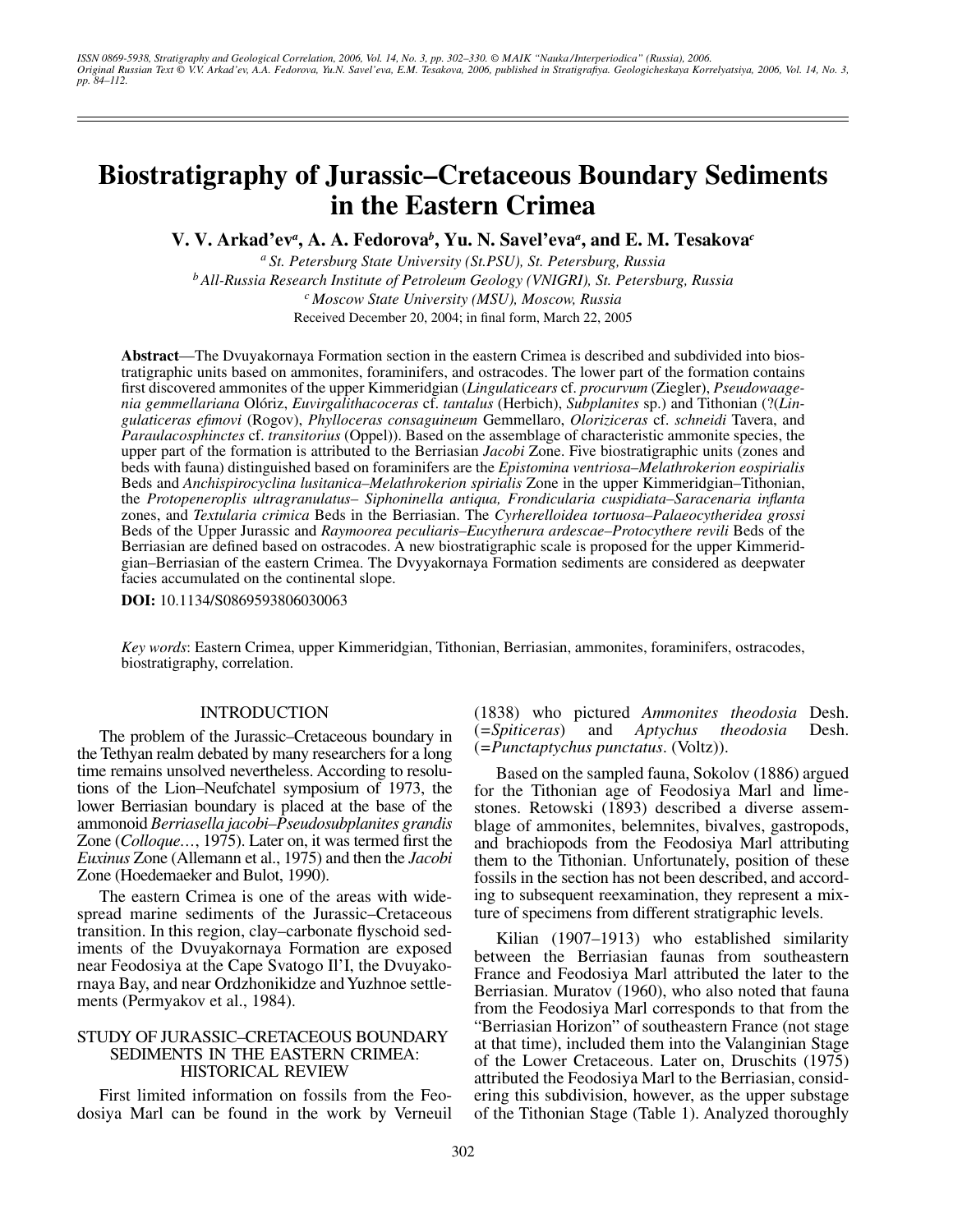|                                                                                                                                                                                                                                | This work                                                                          | Zone               |              | Occitanica                   | Grandis                 | 1асорі    | Jacobi                               | $\sim$                    | $\bar{P}$ . transitorius<br>Beds | $\overline{O}$ . scheidi<br>Beds<br>- - - - - - | $\mathsf I$<br>$\bar{u}$ . efinovi<br>$\mathsf I$<br>$\mathbf I$<br>Beds <sup>-</sup> | $\begin{bmatrix} \overline{E} & \overline{c}\overline{f} & \overline{t} & \overline{a}\overline{h}\overline{a}\overline{d}u\overline{s} \\ \underline{B}d\underline{s} & & \\ - & - & - \end{bmatrix}$ |
|--------------------------------------------------------------------------------------------------------------------------------------------------------------------------------------------------------------------------------|------------------------------------------------------------------------------------|--------------------|--------------|------------------------------|-------------------------|-----------|--------------------------------------|---------------------------|----------------------------------|-------------------------------------------------|---------------------------------------------------------------------------------------|--------------------------------------------------------------------------------------------------------------------------------------------------------------------------------------------------------|
|                                                                                                                                                                                                                                |                                                                                    | Stage              |              | Berriasian                   |                         |           |                                      |                           |                                  | nsinoniiT                                       |                                                                                       | $\operatorname{msight}$<br>Kinme-                                                                                                                                                                      |
|                                                                                                                                                                                                                                |                                                                                    | $u$ ajs $\delta S$ |              | $SNO$ 302131                 |                         |           |                                      |                           |                                  | Jurassic                                        |                                                                                       |                                                                                                                                                                                                        |
|                                                                                                                                                                                                                                | Savel'eva, 2002<br>Arkad'ev and                                                    | Zone               |              | Occitanica                   | Grandis                 |           | Chomer-<br>acensis<br>Jacobi-grandis |                           |                                  | $\sim$                                          |                                                                                       |                                                                                                                                                                                                        |
|                                                                                                                                                                                                                                |                                                                                    | $a$ gage           |              | <b>Rerriasian</b>            |                         |           |                                      |                           |                                  | nsinoniiT                                       |                                                                                       |                                                                                                                                                                                                        |
|                                                                                                                                                                                                                                |                                                                                    | $u$ aas $\delta$ s |              | Cretaceous                   |                         |           |                                      |                           |                                  | Jurassic                                        |                                                                                       |                                                                                                                                                                                                        |
| castelli Chillica                                                                                                                                                                                                              | Bogdanova et al.,<br>1999                                                          | Zone               |              | Occitanica                   |                         | Jacobi-   | grandis                              |                           |                                  | $\sim$                                          |                                                                                       |                                                                                                                                                                                                        |
|                                                                                                                                                                                                                                |                                                                                    | Stage              |              | Berriasian                   |                         |           |                                      |                           |                                  | Tithonian                                       |                                                                                       |                                                                                                                                                                                                        |
|                                                                                                                                                                                                                                |                                                                                    | $u$ aarem          |              | $C$ retaceous                |                         |           |                                      |                           |                                  | Jurassic                                        |                                                                                       |                                                                                                                                                                                                        |
| Anno mariamente l'internet de la changia della control                                                                                                                                                                         | Bogdanova et al.,<br>1981                                                          | Zone               | Malbosice-   | ras sp. Beds                 |                         | Ponticus- | grandis                              |                           |                                  | $\sim$                                          |                                                                                       |                                                                                                                                                                                                        |
|                                                                                                                                                                                                                                |                                                                                    | $\mathfrak{BerS}$  |              | Berriasian                   |                         |           |                                      |                           |                                  | rithonian                                       |                                                                                       |                                                                                                                                                                                                        |
|                                                                                                                                                                                                                                |                                                                                    | $u$ aarem          |              | Cretaceous                   |                         |           |                                      |                           |                                  | Jurassic                                        |                                                                                       |                                                                                                                                                                                                        |
|                                                                                                                                                                                                                                | ysenko,<br>Kvantaliani<br>979<br>$\overline{ }$                                    | Zone               | Spitiense    | Malbosi                      | Euxinus                 |           | Grandis                              | $\widehat{\phantom{m}}$ . | Transitorius                     |                                                 | $\mathop{\sim}\limits$                                                                |                                                                                                                                                                                                        |
|                                                                                                                                                                                                                                | and L                                                                              | $\rm sgs$          |              | Berriasian                   |                         |           |                                      |                           |                                  | nsinoniiT                                       |                                                                                       |                                                                                                                                                                                                        |
|                                                                                                                                                                                                                                |                                                                                    | $u$ ajs $\delta$   |              | $C$ retaceous                |                         |           |                                      |                           |                                  | Jurassic                                        |                                                                                       |                                                                                                                                                                                                        |
| meaning it is morning a morning of the morning of the state of the state of the state of the state of the state of the state of the state of the state of the state of the state of the state of the state of the state of the | Druschits, 1975                                                                    | Zone               | Privasensis- | spitiense                    | $\widehat{\phantom{m}}$ |           | Ponticus-<br>euxinus                 | $\sim$                    | Transitorius                     |                                                 | $\sim$                                                                                |                                                                                                                                                                                                        |
|                                                                                                                                                                                                                                |                                                                                    | Stage              |              | (upper Tithonian) Berriasian |                         |           |                                      |                           |                                  | middle Tithonian (Ardesh)                       |                                                                                       |                                                                                                                                                                                                        |
|                                                                                                                                                                                                                                |                                                                                    | $u$ ajs $\delta S$ |              |                              |                         |           | Jurassic                             |                           |                                  |                                                 |                                                                                       |                                                                                                                                                                                                        |
|                                                                                                                                                                                                                                | and Sazonov,<br>Sazonova<br>1974                                                   | Zone               |              | Occitanica                   | Grandis                 |           | Jacobi                               |                           | Transitorius                     |                                                 | $\widehat{\phantom{m}}$ .                                                             |                                                                                                                                                                                                        |
| awic 1.                                                                                                                                                                                                                        | $\mathfrak{s}\mathfrak{s}\mathfrak{e}\mathfrak{i}\mathfrak{S}$<br><b>Remiasian</b> |                    |              |                              |                         | nsinoniiT |                                      |                           |                                  |                                                 |                                                                                       |                                                                                                                                                                                                        |
|                                                                                                                                                                                                                                |                                                                                    | $u$ ays $\delta S$ |              | Cretaceous                   |                         |           |                                      |                           |                                  | Jurassic                                        |                                                                                       |                                                                                                                                                                                                        |

**Table 1.** Evolution of views on zonation of Jurassic-Cretaceous boundary sediments in the eastern Crimea **Table 1.** Evolution of views on zonation of Jurassic–Cretaceous boundary sediments in the eastern Crimea

# STRATIGRAPHY AND GEOLOGICAL CORRELATION Vol. 14 No. 3 2006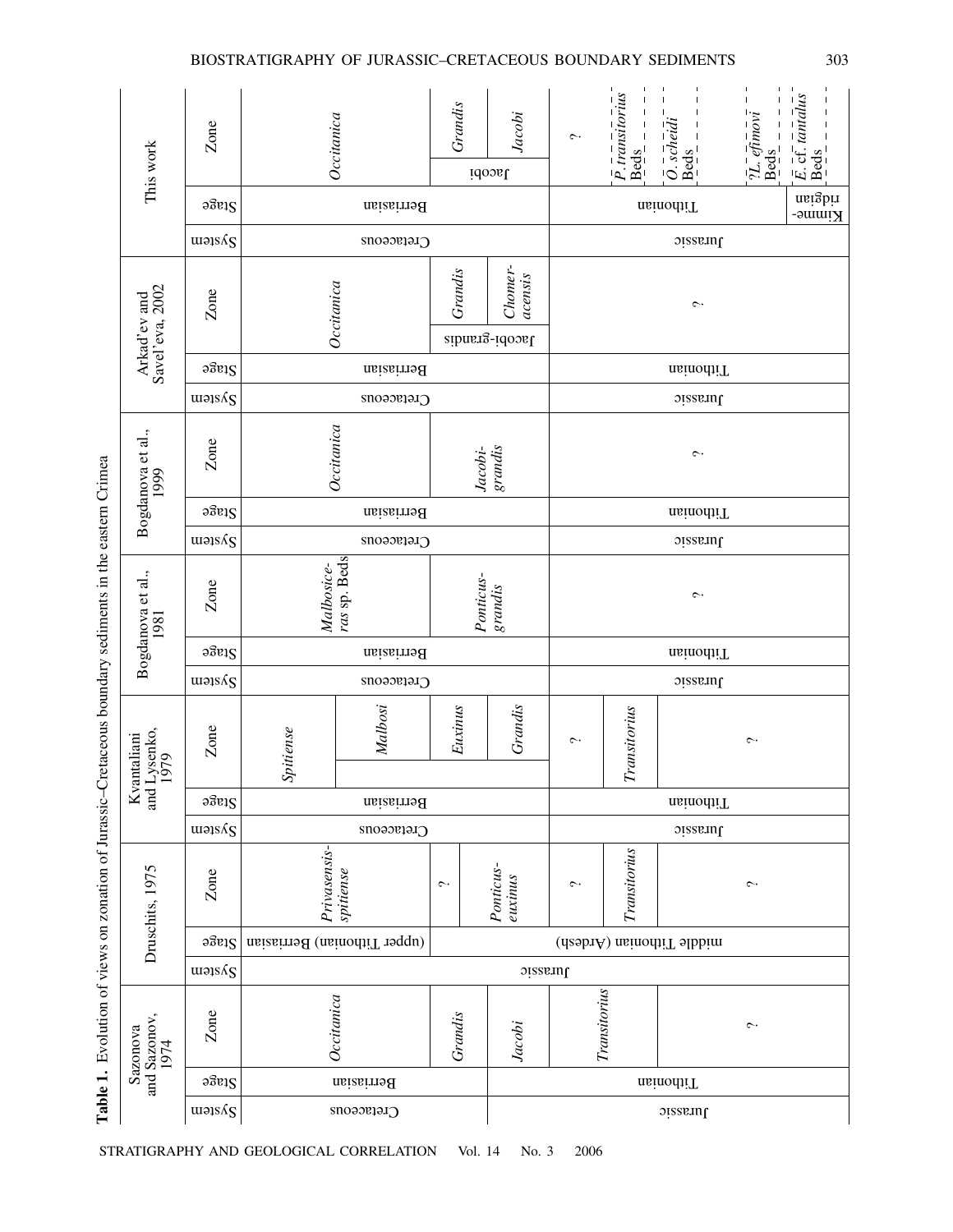the list of taxa determined by Retowski, Khimshiashvili (1967) emphasized: "one can be certain enough stating that Retowski described a mixed Tithonian and Berriasian fauna" (p. 56). It should be noted that the ammonite assemblage described by Retowski is from the 13 m-thick member of the Feodosiya Marl section exposed in the Cape Svyatogo Il'I and accessible nowadays for examination and, probably, from higher layers, which are now in the town development area and cannot be observed.

Sazonova and Sazonov (1974) proposed the first zonation for the Tithonian–Berriasian boundary sediments of the Feodosiya area, where they defined two upper Tithonian zones and all zones of the French Berriasian (Le Hégarat, 1973). Unfortunately, their work is lacking the bed-by-bed description of the section, but absence of *Virgatosphinctes transitorius* (Oppel.), an index species of the upper Tithonian zone, has been emphasized.

Permyakov et al. (1984) defined the Dvuyakornaya Formation of the eastern Crimea and its stratotype in the eponymous ravine near Feodosiya. The stratotype has nor been described properly; it was noted only that the formation 800 m thick is represented by flyschoid alternation of calcareous clays, marls, and brecciated limestones. Based on foraminiferal, coral, brachiopod, bivalve, gastropod, and cephalopod assemblages, the authors defined the formation range as corresponding to the late Tithonian–Berriasian. The list of ammonites cited in that work is lacking typical Tithonian forms however. Tithonian species *Paraulacosphinctes transitorius* and *Richterella richteri* from the lower Dvuyakornaya Subformation have been mentioned in the later work only (Permyakov et al., 1991b),.

Bogdanova et al. (1981, 1984) who reexamined the Cape Svyatogo Il'i section attributed the relevant ammonite assemblage to be the Berriasian Stage. They defined the *Ponticus–grandis* local zone (Table 1) and proposed subsequently to replace the first species by *Berriasella jacobi* (Bogdanova et al., 1999). After revision and new description of ammonite collection sampled by Retowski (1893), they established the overlying *Tirnovella occitanica* Zone in the Berriasian succession of Feodosiya site. The lower boundary with Tithonian Stage was not substantiated by fossils. In 1996, A.Yu. Glushkov and A.V. Shvitkii examined the Cape Svyatogo Il'i section. Glushkov (1997) was the first to describe and reproduce figures of *Pseudosubplanites grandis* (Mazenot), an index species from this section.

All the mentioned researchers paid main attention to the upper part of the Dvuyakornaya Formation in the Cape Svyatogo Il'i area, where the exposed section 80 m thick includes the 13-m-thick member of Feodosiya Marl containing peculiar ammonite assemblage. Below this member, ammonites have not been found until recently, and lower strata exposed further landward in the Dvuyakornaya Bay outcrops remained practically unstudied.

In 2001–2004, V.V. Arkad'ev, Yu.N. Savel'eva, A.A. Fedorova, and G.K. Solov'ev comprehensively studied the Tithonian–Berriasian transitions in the eastern Crimea. In 2001, Arkad'ev and Savel'eva described section of the Cape Svyatogo Il'i area (Fig. 1). They were first to find Berriasian ammonites 60 m below the Feodosiya Marl, which enhance paleontological characterization of the *Jacobi* Zone in the Crimean Mountains. The zone of enlarged range wad divided into the *chomeracensis* (lower) and *grandis* (upper) subzones (Arkad'ev and Savel'eva, 2002; Arkad'ev, 2003). Savel'eva discovered an ostracode assemblage in this section. In 2002–2003, investigation of sections near the Ordzhonikidze and Yuzhnoe settlements yielded new data on lithology and fossils of the Dvuyakornaya Formation (Arkad'ev et al., 2004a, 2004b, 2004c). Based on the found ammonites, the index species *Paraulacosphinctes transitorius* (Oppel) inclusive, the late Tithonian age of the formation lower part was first substantiated. Arkad'ev, Fedorova, and Savel'eva who carried out additional sampling of ammonites in 2004 recognized the upper Kimmeridgian and lower Tithonian strata in this section. Results of these investigations expounded in this work specify biostratigraphic scale of the Jurassic–Cretaceous boundary sediments, which has been proposed earlier for the eastern Crimea (Arkad'ev and Bogdanova, 2004).

The Jurassic–Cretaceous boundary sediments are exposed in the Sultanovka syncline near the Yuzhnoe Settlement. Kvantaliani and Lysenko (1979; Kvantaliani, 1989) described only the Berriasian part of this section, which they referred to the *Jacobi–grandis* Zone based on found specimens of *Berriasella jacobi* Mazenot and *Pseudosubplanites grandis* (Mazenot).

The micropaleontological study of the Upper Jurassic and Lower Cretaceous sediments in the eastern Crimea commenced in the 1950s only. Gofman (1956, 1961) described the foraminiferal assemblage from the Karabi-Yaila section. The assemblage attributed to the Tithonian includes *Textularia densa* Hoff., *Lagena hispida* Reuss, *Nodosaria biloculina* Terg., *Lenticulina ponderosa* Mjatl., *L. rotulata* Lam., *L. magnifica* (Kueb. et Zwin.), *L. pygio* (Kubl. et Zw.), *Ramulina* sp., *Discorbis speciosus* Dain, *Trocholina travarsarii* Paalzow, *T. nidiformis* Bruckm.

Several works of the late 1960s and early 1970s are dedicated to study of the Upper Jurassic and Lower Cretaceous foraminifers from the Crimean Plain and eastern Crimea (Voloshina, 1974, 1976, 1977; Plotnikova, 1975, 1976, 1978, 1979; Plotnikova et al., 1976). In opinion Voloshina, species *Anchispirocyclina lusitanica* (Egger) dominant in the eastern sections is indicative of the Tithonian; besides, she defined here foraminiferal assemblages characteristic of the Tithonian and Berriasian.

Kuznetsova (1983) who studied siliciclastic and siliciclastic–carbonate sections of the Sudak synclinorium proposed foraminiferal zonation for the Callov-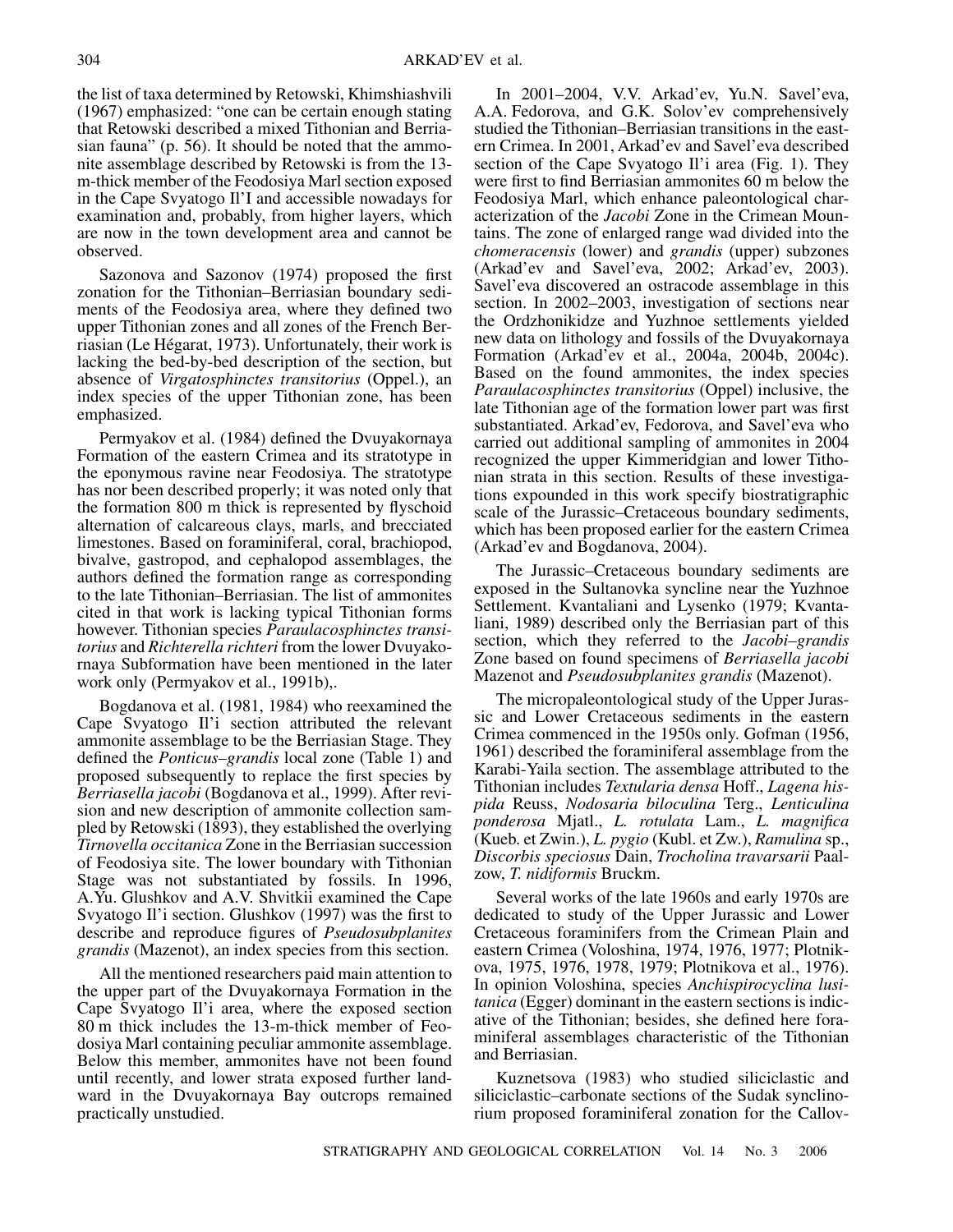

**Fig. 1.** Schematic geological structure of the Feodosiya area (after Kazantsev et al., 1989) and location of examined Dvuyakornaya Formation sections: (1) clays, siltstones; (2) sandstones; (3) marls; (4) block conglomerates; (5) conglomerates; (6) volcanosedimentary rocks; (7) tectonites; (8) thrusts; (9) Khutoran Formation; (10) Dvuyakornaya Formation; (11) Sultanovka Formation; (12) numbers of examined sections: (1) Section 1, Dvuyakornaya Bay, (2) Section 2, Dvuyakornaya Bay, (3) Section 3 1 km southeast of the Yuzhnoe Settlement, (4) Section 4 in the Cape Svyatogo Il'i area.

ian–Tithonian interval. Paleontological data on the upper Kimmeridgian have not bee obtained, however, in the Crimean Mountains, and this is explained by erosion in the pre-Tithonian time (Kuznetsova and Gorbachik, 1985, p. 17). Later on, Kuznetsova and Gorbachik (1985) examined also the Feodosiya section and proposed the first zonation for the Upper Jurassic– Lower Cretaceous deposits of the Crimea.

The *Epistomina ventriosa–Textularia densa* Beds and *Anchispirocyclina lusitanica–Melathrokerion spirialis* Zone have been distinguished in the Tithonian

(Kuznetsova, 1983). Afterward, the latter unit was divided into the *Astacolus laudatus–Epistomina omninoreticulata* and *Anchispirocyclina lusitanica–Melathrokerion spirialis* zones (Kuznetsova and Gorbachik, 1985).

In the Berriasian, there were established the *Protopeneroplis ultragranulatus–Siphoninella antiqua* and *Quadratina tunassica–Siphoninella antiqua* beds, and the *Conorboides hofkeri–Conorbina heteromorpha* Zone. The last zone consisted of the *Triplasia emslan-*

STRATIGRAPHY AND GEOLOGICAL CORRELATION Vol. 14 No. 3 2006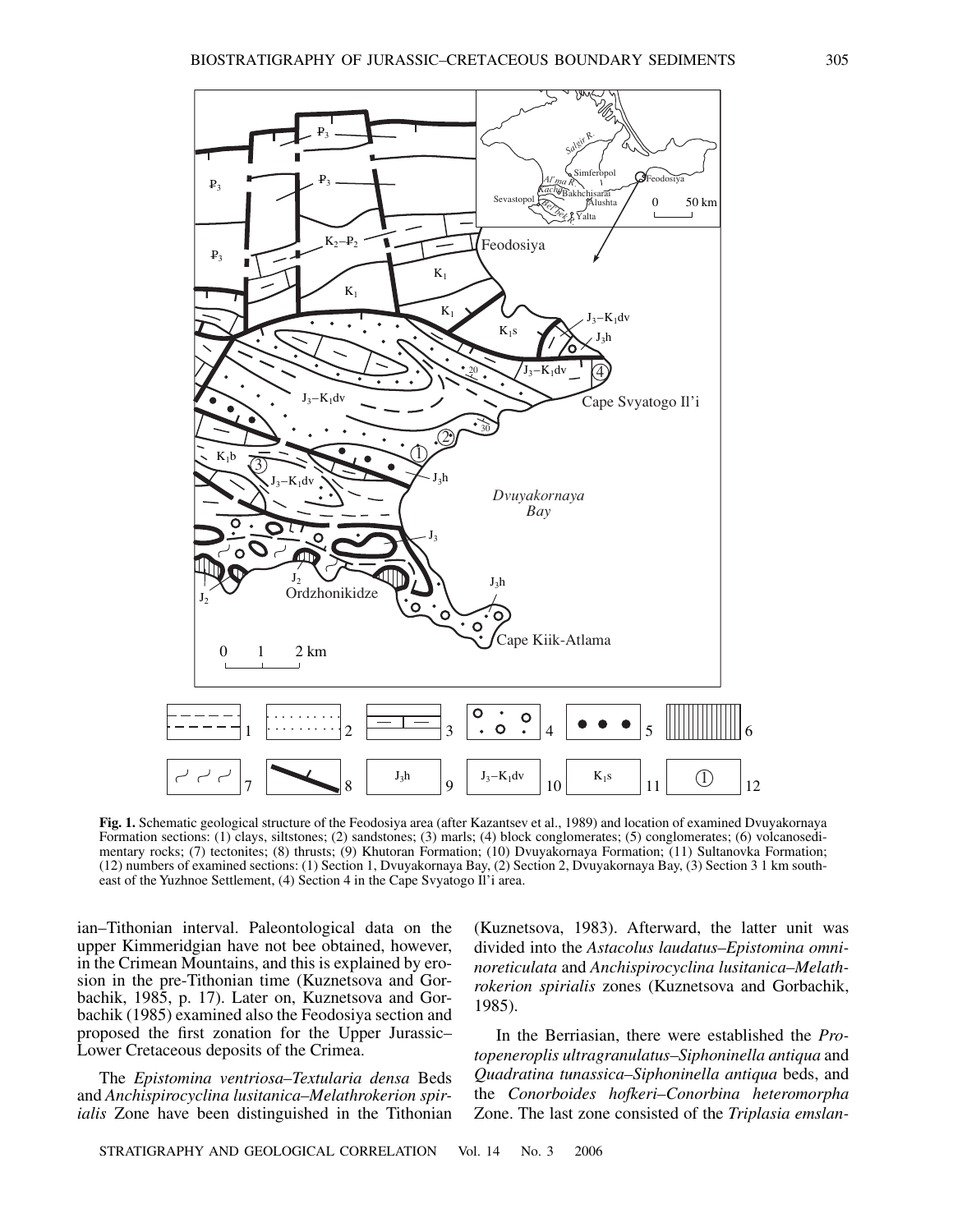# *densis* (lower) and *Triplasia emslandensis–Palaeotextularia crimica* subzones.

Based on foraminifers, Kuznetsova and Gorbachik determined the Tithonian–Berriasian age of the Dvuyakornaya Formation, but they omitted from consideration any other fossils (ammonites included) when describing the Cape Svyatogo Il'i section. In their estimates, this section is 800 m thick, although in fact it is 80 m thick (Bogdanova et al., 1984; Arkad'ev, 2003). Because of this contradiction, it is difficult to correlate beds and members of our scheme with those defined by Kuznetsova and Gorbachik.

Ostracodes from the Jurassic–Cretaceous boundary sediments of the Crimean Mountains are insufficiently studied. Neale (1966) who described nine new species from the central Crimea was first to initiate study of these fossils. Rachenskaya (1968a, 1968b, 1969a, 1969b; Druschits et al., 1968) and Tesakova (Tesakova and Rachenskaya, 1996a, 1996b) continued systematic investigation of ostracodes from that area. Tesakova described 11 new species of the Berriasian Stage. First data on the Tithonian ostracodes from Crimea appeared in 1991 only (Permyakov et al., 1991a). M.N. Permyakova determined 14 ostracode species from the Deimen–Dere Formation of the Baidarskaya depression in the southwestern Crimea, which indicate the Tithonian age of host deposits. Prior to our works, Tithonian and Berriasian ostracodes of the eastern Crimea remained practically unknown. Savel'eva and Tesakova carried out their preliminary determination (Arkad'ev and Savel'eva, 2002; Arkad'ev et al., 2004; Tesakova et al., 2004).

We studied foraminifers and ostracodes in unlithified sediments (collected samples 200 g in weight are spaced for 1.5–5.0 m in the section). In addition, foraminifers were determined in differently oriented thin sections of limestones. As for the other fossils, ammonites were determined by V.V. Arkad'ev and M.A. Rogov (GIN RAS), belemnites by V.B. Ershova (St.PSU), aptychi by N.V. Myshkina (VSEGEI), bivalves by T.N. Bogdanova (VSEGEI), brachiopods by S.V. Lobacheva (VSEGEI), foraminifers by A.A. Fedorova), and ostracodes by Yu.N. Savel'eva and E.M. Tesakova.

Collections of upper Kimmeridgian and Tithonian ammonites (nos. 376, 378) are stored at the museum of the Historical Geology Chair (St. PSU). Berriasian ammonites of the *Jacobi* Zone (see the plates) are deposited at the TSNIGRMuseum (collection nos. 13055, 13077, 13098); foraminifers at the VNIGRI Museum (collection nos. 23-F, 24-F), and ostracodes at the Paleontology Chair of the MSU (collection no. 310).

# GEOLOGY OF THE STUDY AREA

The Crimean Mountains are considered now as an imbricated fold-and-thrust orogen (Kazantsev et al., 1989; Yudin, 2000; Mileev et al., 2004).

Muratov (1937) who studied in detail geological structure of the eastern Crimea defined the Feodosiya block consisting of the Teteobinskaya, Sultanovka, and Dvuyakornaya synclines in the schematic tectonic map of the region. In terms of the present-day tectonic concept, the study area is a part of the Ortasyrt nappe (Kazantsev et al., 1989), and the Dvuyakornaya Bay area corresponds to the Teteobinskaya allochthon (Fig. 1). The Upper Jurassic–Berriasian flyschoid clay– carbonate rocks of the allochthon are deformed into folds of different amplitude and size, which are complicated by faults. The faults are hardly detectable in clayey rocks, and thickness of the Dvuyakornaya Formation was overestimated probably because of this situation. Initially defining the formation, Permyakov et al. (1984) estimated it to be 800 m thick, but according to our data, the unit is only 360 m thick. The formation beds dip northeast in general under angles of 20–30°. With such an attitude, oldest layers of the formation are exposed in the southern limb of the Teteobinskaya allochthon; youngest strata in its northern limb within the Cape Svyatogo Il'i area.

#### *Structure of Sections*

Lowest layers of the Dvuyakornaya Formation are exposed in the coastal cliff of the eponymous bay approximately 2 km north of the Ordzhonikidze Settlement (Figs. 1, 2, Section 1). The following members are exposed here (from the base upward):

Member 1: green gray clays, compact, with local parallel bedding and ferruginate brown bedding planes; clays contain bun-shaped and lenticular concretions of more compact calcareous clay, being intercalated with rare thin (up to 0.5 cm) interbeds of brown limy sandstones. Ammonite species *Euvirgalithacoceras* cf. *tantalus* (Herbich) and *Subplanites* sp. were found 8 m above the member base; *Pseudowaagenia gemmellariana* Oloriz and *Lingulaticeras* cf. *procurvum* (Ziegler) 2 and 4 m above these finds. At all levels, ammonites are accompanied by abundant bivalves *Bositra somaliensis* (Cox). The member yields also microfossils: foraminifers *Reophax giganties* A.-V.*, Haplophragmoides chapmani* Crespin, *Melathrokerion eospirialis* Gorb., *Charentia evoluta* Gorb., *Textularia notcha* Gorb., *Textularia* sp., *Trochammina* sp., *Lenticulina dilecta* Putria, *L. attenulata* (Kueb. et Zwin.), *Spirillina kubleri* Mjatl., *Trocholina alpina* (Leup.), *Discorbis* sp., *Epistomina ventriosa* Esp. et Sig., and ostracodes *Bairdia* sp. nov., *B.* sp. 6, *Cytherella krimensis* Neale, *C. tortuosa* Lubimova, and *Palaeocytheriodea groissi* Schudack. The thickness is 20 m.

Member 2: greenish gray clays and dark to light gray siltstones with rare interbeds  $(1-3$  cm in the lower part and up to 20–30 cm higher) of brownish gray fine- to medium-grained compact calcareous sandstones; siderite lenses and interbeds (20–30 cm) in sandstone have brown surface. At the level 10 m above the member base, sediments yield ammonites *?Lingulaticeras efimovi* (Rogov), *Phylloceras consanguineum* Gemmellaro, *Lytoceras* sp., and bivalves *Aulacomiella problematica* (Furlani). Foraminifers identified in this member are *Reophax* sp., *Reophax* sp. 1, *Reophax* sp. 2, *Haplophragmoides vocontianus* Moullade, *Ammobaculites* sp. 1, *Ammobaculites* sp. 2, *A.* ex gr. *inconstans* Bart. et Brand, *A.* sp., *Melathrokerion eospirialis* Gorb., *Everticycla-*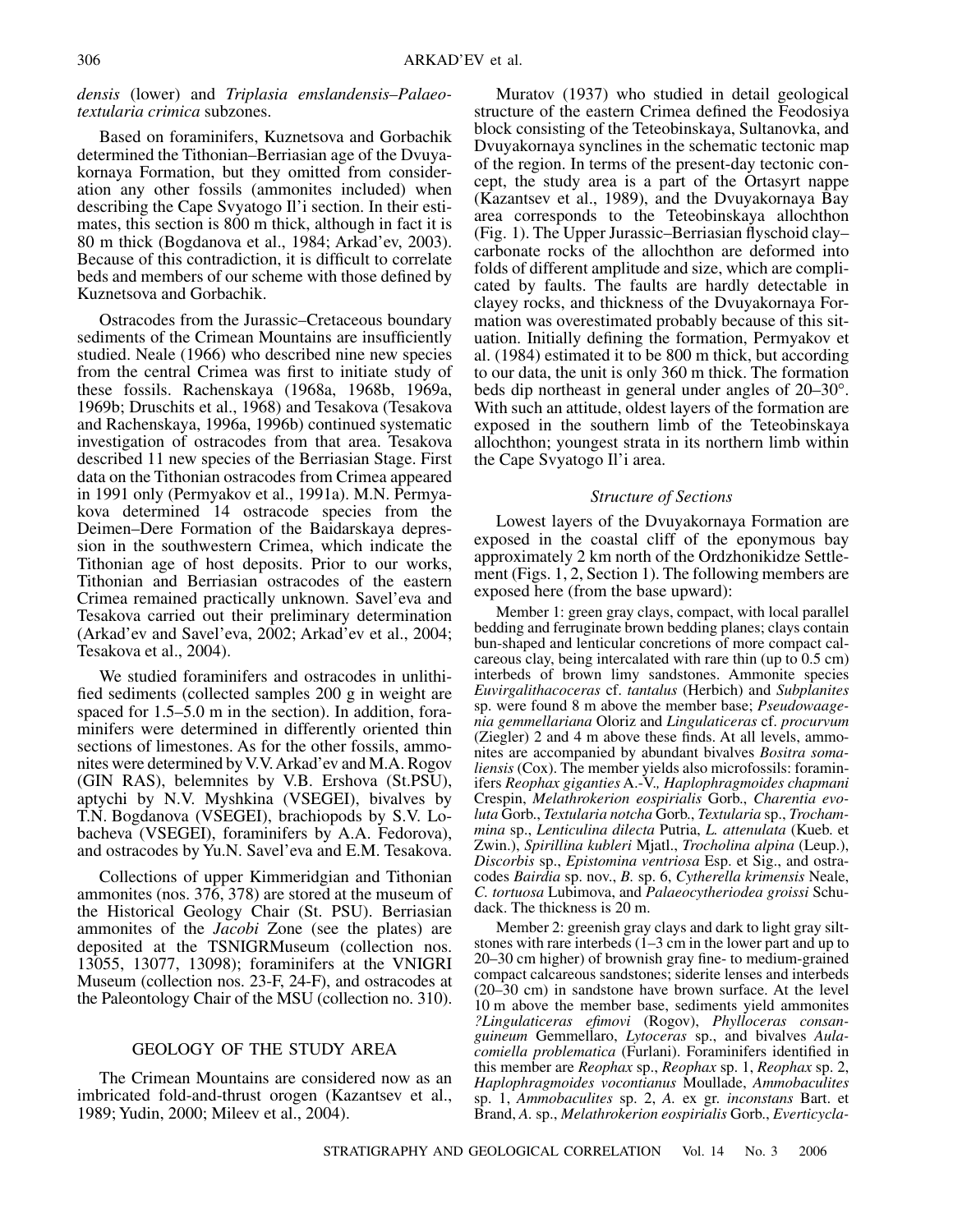

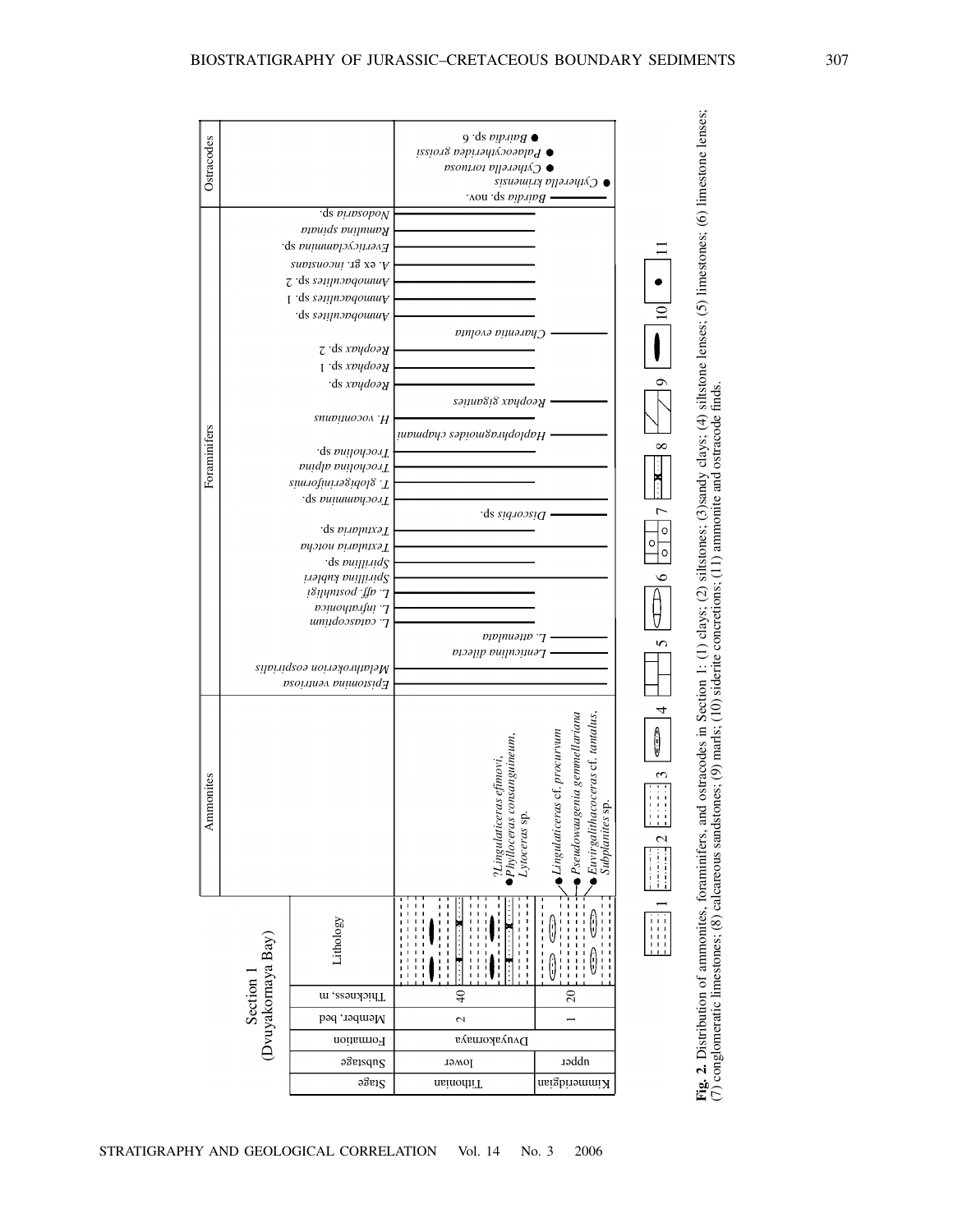*mmina* sp., *Textularia* sp., *T. notcha* Gorb., *Trochammina globigeriniformis* (Parker et Jones), *T.* sp., *Nodosaria* sp., *Lenticulina catascoptium* (Mitjanina), *L. infrathonica* K. Kuzn., *L.* aff. *postuhligi* K. Kuzn., *Ramulima spinata* Ant., *Spirillina* sp., *S. kubleri* Mjatl., *Miliospirella* sp., *Trocholina alpina* (Leup.), *T.* sp., *Epistomina ventriosa* Esp. et Sigal, and undeterminable planktonic forms. The thickness is 40 m.

The next interval is unexposed. Higher layers are studied near the benchmark 90.0 m inside the Dvuyakornaya Bay (Figs. 1, 3, Section 2), where the following succession is exposed from the water level upward:

Member 3: greenish gray splintery clays  $(0.3-0.5 \text{ m})$  with parallel bedding, brown siderite concretions, and black plant detritus; they are intercalated with more compact sandy varieties and pinkish gray fine-grained detrital limestones (0.10– 0.15 cm). Small poorly preserved ammonites *Ptychophylloceras* sp., *Holcophylloceras* sp., *Haploceras* sp., *Lytoceras* sp., and aptychi *Punctaptychus* cf. *punctatus* (Voltz), and *P. cinctus* Trauth. are found 1 m above the base. Foraminifers of the member are represented by *Haplophragmoides* sp. 1, *H.* sp. 2, *Ammobaculites* ex gr. *inconstans* Bart. et Brand, *Textularia notcha* Gorb., *T. densa* Hoff., *Gaudryina chettabaensis* Sig., *Lenticulina* sp.1, *Lenticulna* sp. 2, *Spirillina helvetica* (Keub. et Zwin.), *S. kubleri* Mjatl., and *S.* sp.; ostracodes by *Bairdia* sp. nov. The thickness is 12 m.

4: interval 8 m wide is unexposed.

Member 5: alternating dark greenish gray splintery clays and cream-colored fine-grained detrital compact limestones (0.05–0.10 m) with abundant fucoids; limestone beds have the sharp lower and frequently ocherous upper boundary. In the uppermost part of the member, a bed of massive limestone is 0.5 m thick. Sediments yield diverse fossils: poorly preserved ammonites *Haploceras* sp., *Lytoceras* sp.; aptychi *Punctaptychus cinctus* Trauth.; foraminifers *Haplophragmoides* sp. 2, *Ammobaculites* ex gr. *inconstans* Bart. et Brand, *Everticyclammina* sp., *Textularia notcha* Gorb., *Spirillina helvetica* (Keub. et Zwin.), *S. minima* Schaco, *S.* sp., *Patellina turriculata* Dieni et Massari; and ostracodes *Bairdia* sp. nov., *Bairdia* sp. 7, *Bairdia* sp. 8, *Cytherella krimensis* Neale, *"Cythereis"* sp. 2, *?Mantelliana purbeckensis* (Forb.), *Hechticythere* sp. The thickness is 13.5 m.

Member 6: alternating dark greenish gray splintery clays (0.5–1.0 m), more compact lenticular siltstones (0.03–0.10 m), and pinkish gray fine-grained detrital compact limestones (0.03–0.10 m); some clay interbeds are highly ferruginate, ocherous, brown to yellow in color. Ammonite *Ptychophylloceras* sp. is found in the middle of the member. Foraminiferal assemblage consists of *Reophax giganties* A.-V., *Haplophragmoides* sp. 2, *Ammobaculites* ex gr. *inconstans* Bart. et Brand, *Everticyclammina* sp., *Textularia densa* Hoff., *Spirillina helvetica* (Keub. et Zwin.), *S.* sp., and *Patellina turriculata* Dieni et Massari. The thickness is 12 m.

Member 7 is lithologically similar to the previous one, though comprising a relatively thick (0.4 m) bed of creamcolored fine-grained detrital limestones at the top. Among microfossils, there are foraminifers *Reophax giganties* A.-V., *Ammobaculites* ex gr. *inconstans* Bart. et Brand, *Everticyclammina* sp., *Spirillina helvetica* (Keub. et Zwin.), *S.* sp., *Trocholina burlini* Gorb., and ostracodes *Bairdia* sp. nov., *Bairdia* sp. 7, *Cytherelloidea mandelstami blanda* Neale, *C*. *mandelstami mandelstami* Neale, *Schuleridea juddi* Neale, *Cypridina* sp., *Macrocypris* sp., and others. The thickness is 15 m.

8: interval 15 m wide is unexposed.

Member 9: alternating greenish gray splintery and compact parallel-bedded clays  $(0.3-1.0 \text{ m})$ , cream-colored to brown detrital compact limestones (0.1–0.5 m), and rare gray detrital calcareous sandstones (0.10–0.15 m); some limestones beds consist of lenses up to 0.5 m long. Ammonites *Oloriceras schneidi* Tavera, *Ptychophylloceras* sp., and aptychi *Punctaptychus punctatus longa* Trauth. are found 2 m below the member top. The following foraminifers are dispersed through the member: *Ammobaculites* ex gr. *inconstans* Bart. et Brand, *Melathrokerion eospirialis* Gorb., *Gaudryina chettabaensis* Sig., *G.* sp., *Lenticulina dilecta* Putria, *L.* cf. *macra* Gorb., *L. muensteri* (Roem.), *L.* sp., *Astacolus planiusculus* (Reuss), *Vaginulina duestensis* Reuss, *Spirillina kubleri* Mjatl., *S.* sp., *Discorbis crimicus* Schok., *D.* sp., and *Epistomina ventriosa* Esp. et. Sig. The ostracode assemblage consists of *Bairdia* sp. nov., *Quasihermanites implicata* Donze, and *Macrocypis* sp. The thickness is 16 m

10: interval 10 m wide is unexposed.

Member 11: irregularly alternating greenish gray splintery clays (0.3–1.0 m) and cream-colored detrital limestones (0.03–0.40 m), which are intercalated with brown siderite interbeds. Identified foraminifers are *Haplophragmoides globigerinoides* (Haeusler), *Trochammina neocomiana* Mjatl., *T. globigeriniformis* (Parker et Jones), *Lenticulina immense* K. Kuzn., *L. gutata gutata* (ten Dam), *L. muensteri* (Roem.), *L. undorica* K. Kuzn., *L. uspenskajea* K. Kuzn., *L.* sp., *Astacolus planiusculus* (Reuss), *Vaginulina duestensis* Reuss, *Spirillina helvetica* (Keub. et Zwin.), *S.* sp., *Trocholina infragranulata* Noth, and *Patellina turriculata* Dieni et Massari. Ostracodes are represented by *Bairdia* sp. nov., *Bairdia* sp. 7, *Cytherella krimensis* Neale, *Cytherelloidea tortuosa* (Lub.), *C.* ex gr. *tortuosa* (Lub.), *C. mandelstami blanda* Neale, *Quasihermanites implicata* Donze, *Tethysia chabrensis* Donze, *"Xestoleberis"* sp. 1, *Macrocypris* sp., *Macrocypris* sp. 3, and others. Thickness is 20 m.

Member 12 is lithologically similar to the previous one, though lacking siderite interbeds; limestone beds are relatively thicker (0.3–0.4 m). Characteristic foraminifer species are *Melathrokerion spirialis* Gorb., *Trochammina globigeriniformis* (Parker et Jones), *Lenticulina uspenskajea* K. Kuzn., *L.* sp.1, *L.* sp. 2, *Vaginulina duestensis* Reuss, *Spirillina helvetica* (Keub. et Zwin.), *Trocholina infragranulata* Noth, *T. alpina* (Leup.), and *T. elongata* (Leup.). The ostracode assemblage includes *Cytherella krimensis* Neale, *Cytherelloidea mandelstami blanda* Neale, *C. tortuosa* (Lub.), *Cypridina* sp., *Bairdia* sp. nov., *Macrocypis* sp., and *"Xestoleberis"* sp. 1. The thickness is 10 m.

Belemnite *Pseudoduvalia tithonica* (Opp.) is found in talus derived from the section lower part.

The section continues further approximately 1 km southeast of the Yuzhnoe Settlement in the southern limb of the Sultanovka syncline (Figs. 1, 4, Section 3). The following sediments are exposed in several small hills:

Member 13: dark green to locally gray clays, parallelbedded, splintery, intercalated with light gray coarse-grained calcareous sandstones (0.05–0.15 m) and containing lenslike siderite concretions up to 20–30 cm thick. The layer near the member base, clays contain bivalves *Aulacomiella problematica* (Furlani), plant detritus, and foraminifers *Haplophragmoides* sp., *Ammobaculites* sp., *Charentia evoluta* (Gorb.), *Stomatostoecha compressa* Gorb., *S.* sp., *Pseudocyclammina lituus* (Yok.), *P. spharaedalis* Hott., *Anchispirocyclina lusitanica* (Egg.), *Spirillina kubleri* Mjatl., *Trocholina*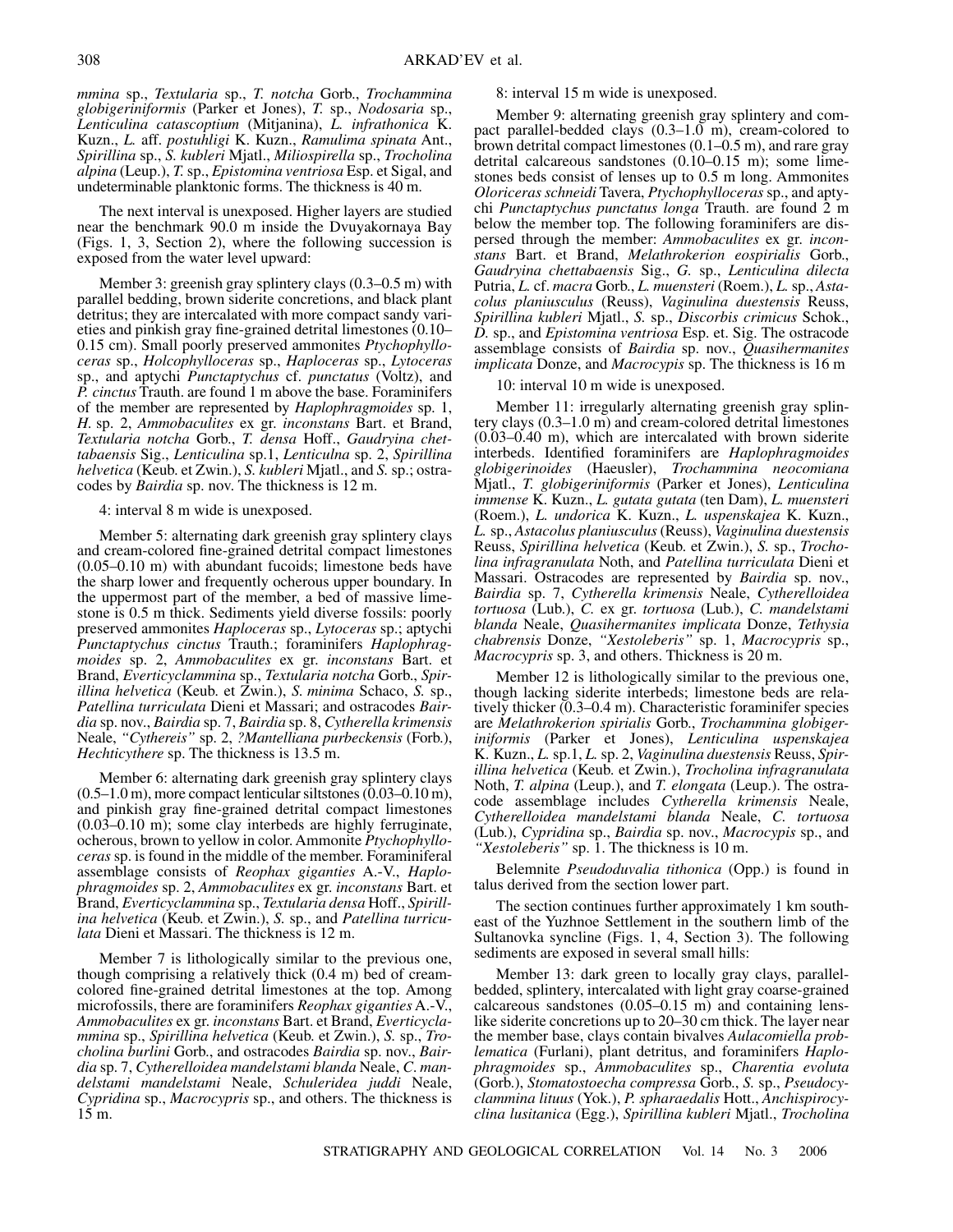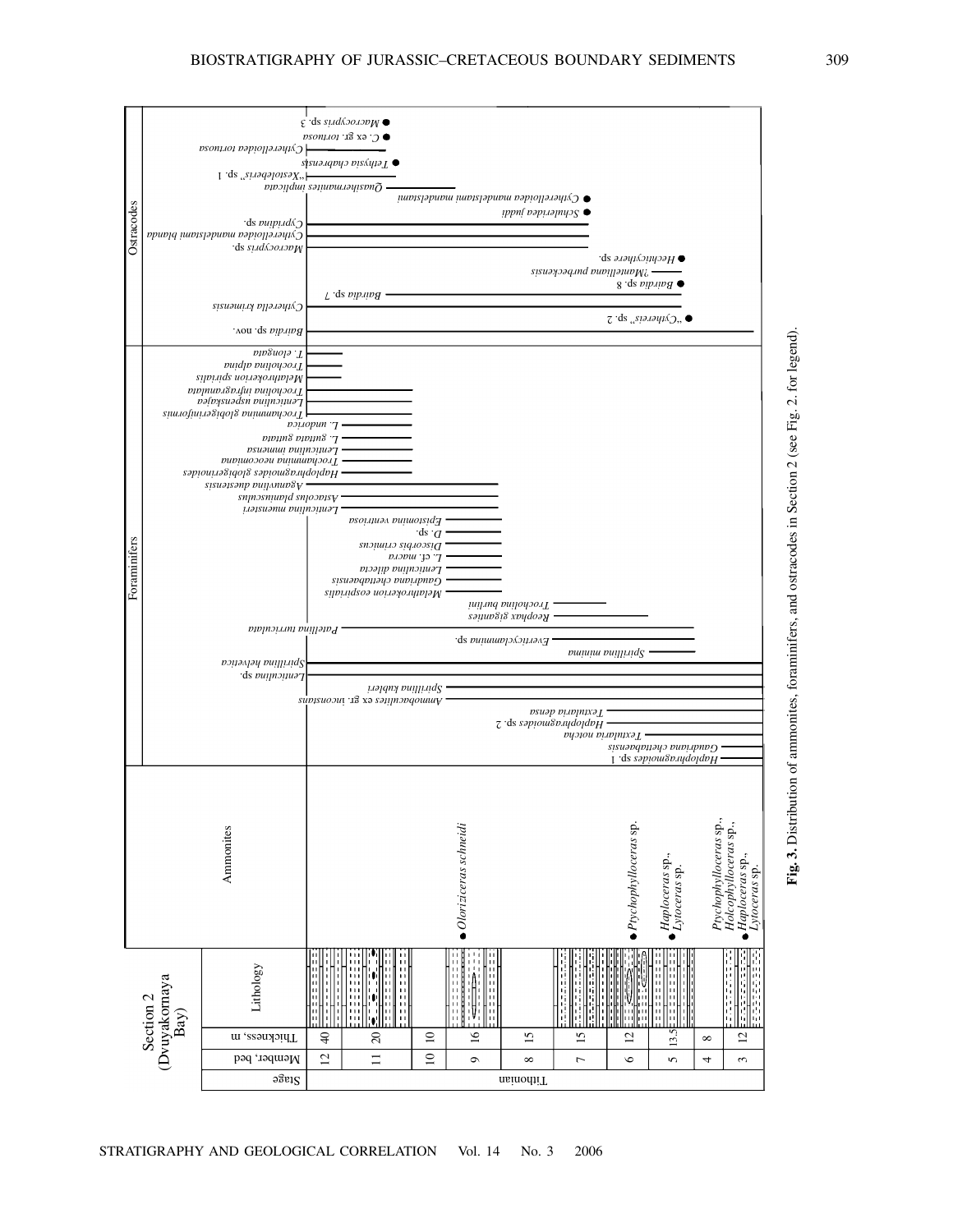

**Fig. 4.** Distribution of ammonites, foraminifers, and ostracodes in Section 3 (see Fig. 2. for legend).

*alpina* (Leup.), *T. burlini* Gorb., and *Epistomina ventriosa* Esp. et Sig. The thickness is 30 m.

Member 14: light gray limestone, massive to conglomeratic, is containing small subangular sandstone and limestone pebbles. The thickness is 2 m.

Member 15: dark greenish gray clay, fine-grained, splintery, is containing thin (5–10 cm) interbeds of gray sandstones and lenses of siderites with the brown surface. The member is crowned by a bed  $(0.5 \text{ m})$  of light gray massive fine- to medium-grained sandstone grading into brown siderite. The top plane of the bed is uneven, hummocky. Fossils are represented by foraminifers *Haplophragmoides* sp., *Melathrokerion spirialis* Gorb., *Charentia evoluta* (Gorb.), *Pseudocyclammina lituus* (Yok.), *Lenticulina uspenskajea* K. Kuzn., and *Trocholina alpina* (Leup.). The thickness is 8 m.

Member 16: greenish gray clays, splintery, with siderite lenses and interbeds; a siderite lens in the uppermost part of the member yielded ammonite *Paraulacosphinctes transitorius* (Oppel). The thickness is 20 m.

Member 17: dark gray clays, fine-grained, splintery, with interbeds (3–5 cm) of pinkish gray very compact cryptocrystalline limestones; hosting brown siderites lenses (up to 30 cm) occur as well. Foraminifers found in the member are *Ammobaculites* sp., *Melathrokerion spirialis* Gorb., *Charentia evoluta* (Gorb.), *Stomatostoecha compressa* Gorb., *S.* sp., *Pseudocyclammina* sp., *Trochammina globigeriniformis* (Parker et Jones), *T. neocomiana* Mjatl., *Pseudonodosaria diversa* (Hoff.), *Lenticulina uspenskajea* K. Kuzn., *Astacolus proprius* K. Kuzn., *Planularia madagaskariensis* Esp. et Sig., *Trocholina burlini* Gorb., *T. alpina* (Leup.), and *Epistomina ventriosa* Esp. et Sig. The ostracode assemblage includes poorly preserved *Bairdia* sp. nov., *B.* sp., *Pontocypris cuneata* Neale, *Acrocythere alexandrae* Neale et Kolp., and *Macrocypris* sp. The thickness is 33 m.

The overlying sediments are much better exposed and studied in paleontological aspect in the Cape Svyatogo Il'i section (Figs. 1, 5, Section 4). A thick (2. 5 m) bed of conglomeratic limestones with angular and subrounded pebbles (up to 2–3 cm across) of limestone and other rocks is exposed immediately above the water level in a cliff 200 m west of the lighthouse. The upper boundary of the bed is sharp, eroded. Its uppermost part (10–15 cm) is true conglomerate, which yielded an echinoid plate and poorly preserved cast of ammonite *Haploceras* sp. Foraminifers *Pseudocyclammina spharaedalis* Hott., and *Anchispirocyclina lusitanica* (Egg.) are identified in thin sections.

No other limestone beds of similar thickness have been observed in examined sections, and their correlation is problematic. Judging from the foraminiferal assemblage, this bed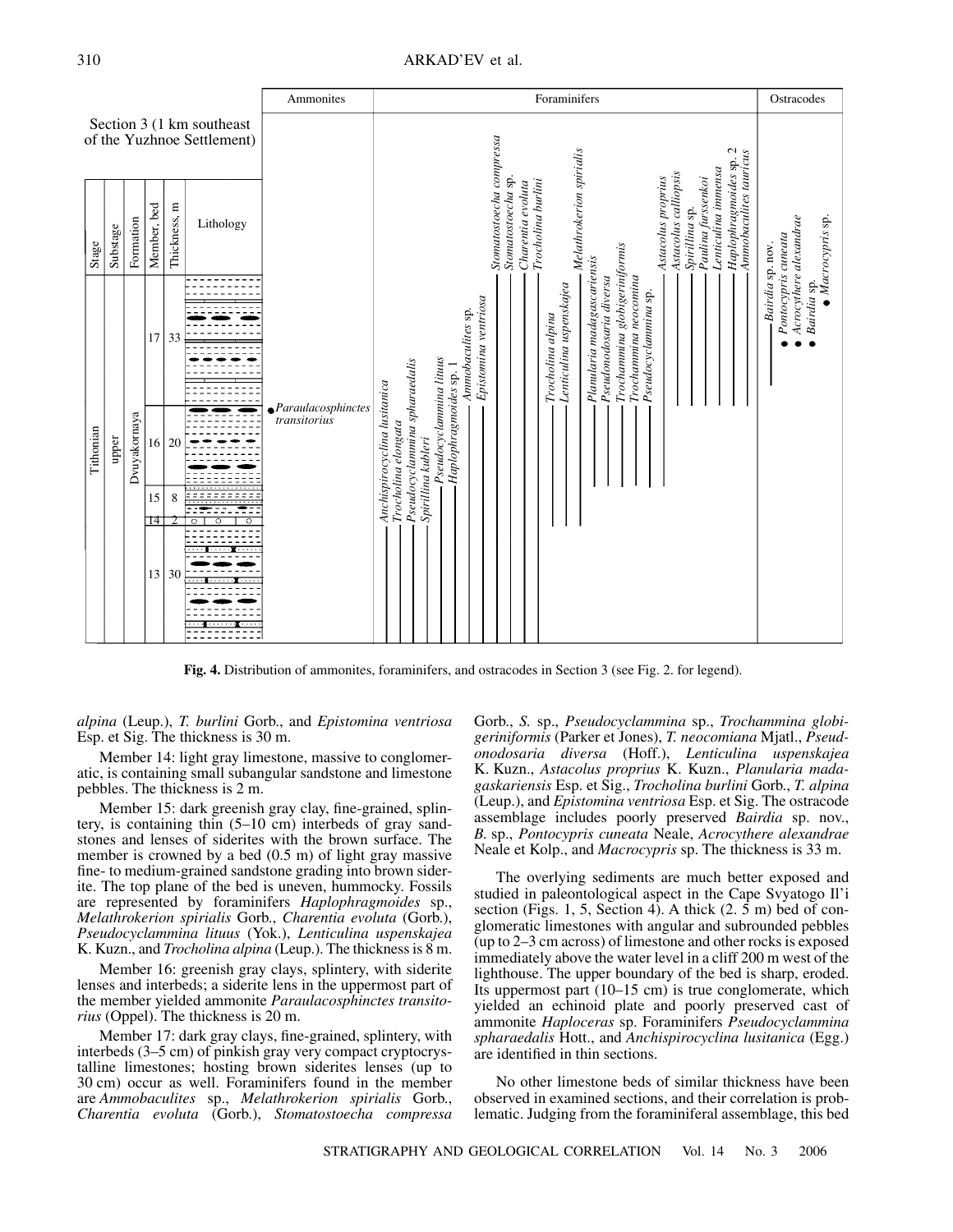belongs still to the Tithonian Stage. Its upper erosional surface is overlain by the following members:

Member 18: alternating clays (1.5–2.0 m) and limestones (0.10–0.15 m); dominant clays are greenish gray, compact, splintery, frequently soft with limonitized pyrite nodules and parallel bedding. Synsedimentary flattened clay pebbles are concentrated in places. Limestones are light gray to light brown, compact, detrital, lenticular in the lower part of the member; numerous fucoids are confined to bedding planes. Aptychi *Punctaptychus* aff. *malbosi* (Pict.) and *P.* aff. *imbricatus* (Meyer) are found at the member base. Sediments 4 m higher contain diverse fossils: ammonites *Berriasella chomeracensis* (Touc.), *B.* sp., *Fauriella* cf. *floquinensis* Le Hég., *Ptychophylloceras* cf. *semisulcatum* (d'Orb.), *Haploceras* sp.; belemnite *Duvalia* sp.; bivalve *Amusium sokolovi* Ret.; brachiopod *Tonasirhynchia janini* Lobatsch. et Smirn.; aptychi *Punctaptychus punctatus rectecostatus* Cuzzi, *P. punctatus flactocostatus* Trauth., *P. imbricatus* (Meyer), *P.* cf. *monsalvensis* Trauth, and *P. malbosi* (Pict.). The very diverse foraminiferal assemblage consists of *Reophax* sp., *Haplophragmoides* cf. *vocontianus* Moull., *H.* sp. 1, *H.* sp. 2, *Ammobaculites inconstans inconstans* Bart. et Brand, *A. inconstans gracilis* Bart. et Brand, *A.* cf. *eocretaceous* Bart. et Brand, *A.* sp. 1, *A.* sp. 2, *Triplasia emsladensis acuta* Bart. et Brand, *Melathrokerion spirialis* Gorb., *M.* sp., *Charentia evoluta* (Gorb.), *C.* sp., *Stomatostoecha enisalensis* Gorb., *S. rotunda* Gorb., *S. compressa* Gorb., *Pseudocyclammina lituus* (Yok.), *P.* sp., *Everticyclammina* sp., *Rectocyclammina* sp., *Textularia crimica* (Gorb.), *T.* sp., *Trochammina* sp., *Dorothia* sp., *Quinqueloculina* sp., *Isytriloculina* sp. 1, *I.* sp. 2, *Nodosaria paupercula* Reuss, *N.* sceptrum Reuss, *N.* sp., *Pseudonodosaria diversa* (Hoff.), *P. humulis* (Roem.), *P. mutabilis* (Reuss), *Frondicularia* sp., *Lenticulina* cf. *ambanjabensis* Esp. et Sig., *L. neocomiana* Rom., *L. macra* Gorb., *L.* ex gr. *gutata* (ten Dam), *L. nimbifera* Esp. et Sig., *L. colligoni* Esp. et Sig., *L.* sp. 1, *L.* sp. 2, *Astacolus laudatus* (Hoff.), *A.* cf. *favoritus* Gorb., *A. calliopsis* (Reuss), *A. planiusculus* (Reuss), *A.* sp., *Planularia crepidularis* Roem., *Dentalina nana* Reuss, *Spirillina kubleri* Mjatl., *S.* sp., *Globospirillina neocomiana* (Moull.), *G. caucasica* (Hoff.), *Miliospirella* cf. *caucasina* Ant., *Trocholina elongata* (Leup.), *T. alpina* (Leup.), *T. giganta* Gorb. et Manz., *T. molesta* Gorb., *T. burlini* Gorb., *Discorbis crimicus* Schok., *Siphoninella antiqua* Gorb., *Epistomina* cf. *ornota* (Roem.), *E. caracolla caracolla* (Roem.), *Protopeneroplis ultragranulatus* (Gorb.), *Pseudolamarckina* sp., *Conorotalites* ex gr. *bartensteni* (Bett.), *Ticinella roberti* Gand. Similarly diverse is also the ostracode assemblage: *Bairdia* sp. nov., *B.* sp. nov. 1, *Tethysia chabrensis* Donze, *Cytherelloidea mandelstami blanda* Neale, *C. flexuosa* Neale, *Acrocythere aspera* Donze, *A.* cf. *aspera* Donze, *A. alexandrae* Neale et Kolp., *Cytherella* cf. *krimensis* Neale et Kolp., *C. lubimovae* Neale, *?Mandocythere (Costacythere) frankei* (Trieb.), *"Orthonatacythere"* sp. nov., *"O."* sp. nov. 1, *Prodeucythere eocretacea* Neale et Kolp., *Eucytherura ardescae* Donze, "*Cytherura*" sp. nov., *?Clitrocytheridea paralubrica* Neale et Kolp., *Palaeocytheridella teres* Neale, *Macrocypris* sp. B Neale, *?Neocythere* sp., and others. The thickness is 16.6 m.

Member 19: light green clays intercalated with centimeters-thick laminae of light brown compact detrital limestones with abundant fucoids. Foraminiferal assemblage consists of *Reophax* sp., *Ammobaculites inconstans inconstans* Bart. et Brand, *A.* sp., *Melathrokerion spirialis* Gorb., *Charentia evoluta* (Gorb.), *C.* sp., *Stomatostoecha compressa* Gorb., *Trochammina* sp., ., *Isytriloculina* sp. 2, *Lenticulina* cf. *amban-* *jabensis* Esp. et Sig., *L. neocomiana* Rom., *L. macra* Gorb., *L.* ex gr. *gutata* (ten Dam), *Spirillina kubleri* Mjatl., *Globospirillina neocomiana* (Moull.), *Discorbis crimicus* Schok., and *Epistomina caracola caracola* (Roem.). Ostracodes are represented by *Bairdia* sp. nov., *Acrocythere aspera* Donze, *A.* cf. *aspera* Donze, *A. alexandrae* Neale et Kolp., *Tethysia chabrensis* Donze, *Cytherelloidea mandelstami blanda* Neale, *Cytherelloidea* sp. 2, *Cytherella krimensis* Neale, *Cythereis* aff. *senckenbergi* Trieb., *Prodeucythere eocretacea* Neale et Kolp., *Pontocypris* aff. *arcuata* Lub., *Schuleridea juddi* Neale, *"Orthonatacythere"* sp. nov. 1, *Procytherura* sp., *"Bythocypris"* sp., and others. The thickness is 8 m.

Member 20: alternating greenish gray splintery clays (dominant, 2–3 m thick) and light brown compact detrital limestones (0.3–0.5 m, mainly in the middle part of the member); the uppermost part encloses interbeds (0.1–0.2 m) of dark gray and dark green parallel-bedded marls. The marls contain various fossils: ammonites *Haploceras* cf. *carachtheis* (Zeus.), *H.* sp.; aptychi *Punctaptychus* cf. *punctatus* (Voltz), *P.* cf. *malbosi* (Pict.), *P.* cf. *imbricatus* (Meyer); foraminifers *Ammobaculites* sp., *Stomatostoecha enisalensis* Gorb., *Rectocyclammina* sp., *Feurtilia frequensis* Maync, *Pseudocyclammina lituus* (Yok.), *Textularia crimica* (Gorb.), *Nodosaria sceptrum* Reuss, *Trochammina* sp., *Dorothia* sp., *Sigmoilina* sp., *Pseudonodosaria mutabilis* (Reuss), *Lenticulina neocomiana* Rom., *L. macra* Gorb., *L.* sp. 1, *Astacolus* cf. *favoritus* Gorb., *A. calliopsis* (Reuss), *A. planiusculus* (Reuss), *A. laudatus* (Hoff.), *A. proprius* K. Kuzn., *Saracenaria latruncula* (Chal.), *Spirillina kubleri* Mjatl., *Miliospirella* cf. *caucasina* Ant., *Trocholina alpina* (Leup.), *T. giganta* Gorb. et Manz., *T. molesta* Gorb., *Discorbis crimicus* Schok., *Epistomina* cf. *ornota* (Roem.), *Protopeneroplis ultragranulatus* (Gorb.); ostracodes *Bairdia* sp. nov., *B.* sp. nov. 1, *Acrocythere aspera* Donze, *Cytherella krimensis* Neale, *C. lubimovae* Neale, *Cytherelloidea mandelstami blanda* Neale, *C. mandelstami mandelstami* Neale, *C. flexuosa* Neale, *Cythereis* aff. *senckenbergi* Trieb., *"Cytherura"* sp. nov., *Eucytherura ardescae* Donze, *"Orthonatacythere"* sp. nov. 1, *Protocythere revili* Donze, *Procytheropteron barkeri* And., *Pontocypris cuneata* Neale, *Macrocypris* sp., *?Neocythere* sp., and others. The thickness is 17 m.

Member 21: greenish gray splintery clays with rare interbeds (0.10–0.15 m) of cream-colored detrital limestones; in the middle, there is a thick (0.8 m) limestone bed with abundant rounded pebbles at bedding surfaces. Sediments yield ostracodes *Bairdia* sp. nov., *B.* sp. nov. 1, *Eucytherura ardescae* Donze, *Cytherella krimensis* Neale, *Protocythere revili* Donze, *Raymoorea peculiaris* (Donze), *?Rhinocypris jurassica* (Mand.), *?Clitrocytheridea paralubrica* Neale et Kolp., and others. The thickness is 10 m.

Member 22: bluish gray platy clays with subordinate interbeds (0.5–0.6 m) of dark brown massive detrital limestones. Sediments contain foraminifers *Reophax* sp., *Ammobaculites* sp. 1, *Haplophragmoides* cf. *vocontianus* Moull., *H.* sp., *Stomatostoecha enisalensis* Gorb., *S. compressa* Gorb., *Everticyclammina* sp., *Pseudocyclammina* sp., *Trochammina* sp., *Nodosaria paupercula* Reuss, *N.* sp., *Lenticulina nimbifera* Esp. et. Sig., *L.* sp. 2, *Astacolus laudatus* (Hoff.), *A.* sp., *Spirillina kubleri* Mjatl., *Trocholina alpina* (Leup.), *T. giganta* Gorb. et Manz., and *T. molesta* Gorb. The thickness is 13 m.

Member 23: yellowish gray splintery clays (1.0–1.5 m) enclosing six interbeds of yellowish gray platty marls (0.5– 0.8 m); marls sandy, thin-platty in the lower part of the mem-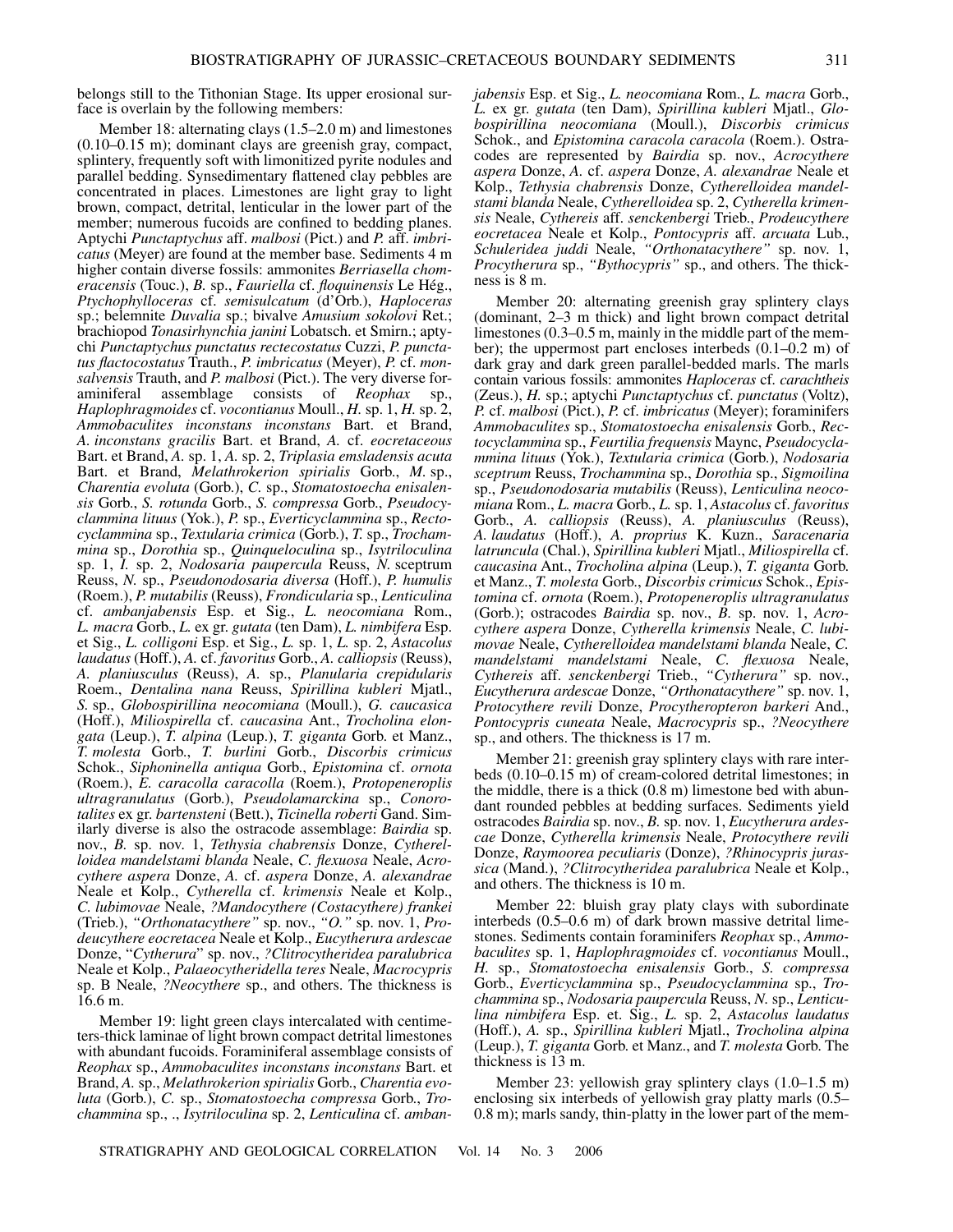

5. Distribution of ammonites, foraminifers, and ostracodes in Section 4 (see Fig. 2. for legend). **Fig. 5.** Distribution of ammonites, foraminifers, and ostracodes in Section 4 (see Fig. 2. for legend).Fig.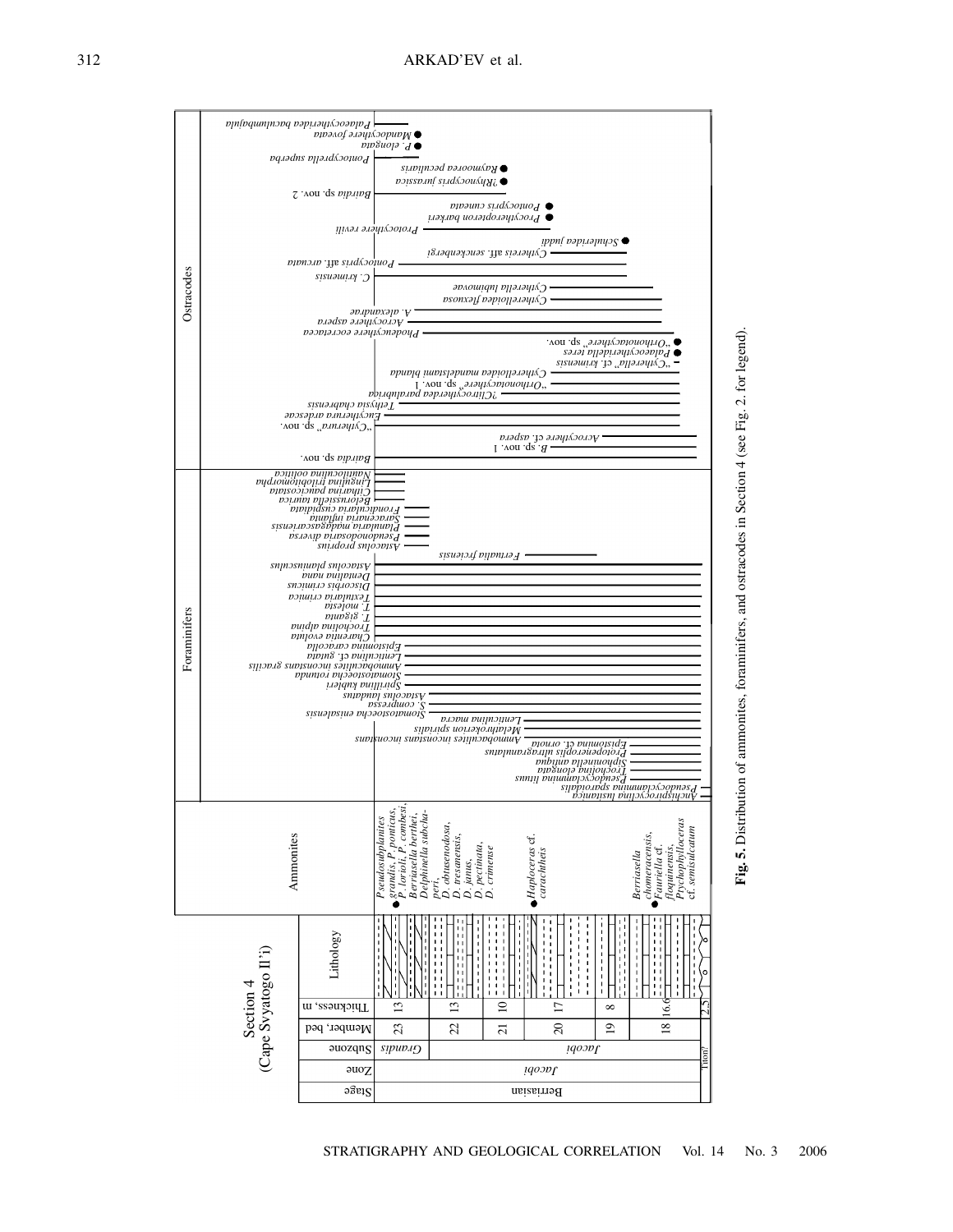ber are thicker and calcareous in the upper part. All the marl interbeds contain ammonites, aptychi forms, rare brachiopods, foraminifers, ostracodes, and abundant fucoids. Ammonites are represented by *Ptychophylloceas* sp. in the lowest marl bed, by *Delphinella* sp., *Biasaloceras liebigi* (Opp.) in the third bed from below, and by *Delphinella crimense* (Burck.) *Retowskiceras* sp., *Pseudosubplanites* sp., *Holcophylloceras tauricum* (Ret.), *Protetragonites tauricus* (Kulj.-Vor.), *Ptychophylloceas* sp. in the fourth bed. In the fifth marl bed, *Pseudosubplanites ponticus* (Ret.), *P. lorioli* (Zitt.), *P. combesi* Le Hég*., Haploceras carachtheis* (Zeusc.), *Ptychophylloceas semisulcatum* (d'Orb.), *Protetragonites tauricus* (Kulj.-Vor.), and *Biassaloceras* sp. occur in association with brachiopod *Tonasirhynchia janini* Lobatsch. et Smirn. Characteristic of the sixth marl bed are *Pseudosubplanites grandis* (Maz.), *P. lorioli* (Zitt.), *Delphinella* cf. *crimense* (Burck.), *Ptychophylloceas semisulcatum* (d'Orb.) associated with aptychus *Punctaptychus punctatus* (Voltz). Ammonites *Delphinella* sp., *Retowskiceras* sp., *Tirnovella* sp., *Biasaloceras* sp., *Spiticeras* sp., and aptychus *Punctaptychus cinctus* Trauth. are found in talus deriver from Member 23. The lower part of the member hosts foraminifers *Reophax gigantius* A.-V., *Haplophragmoides* sp., *Ammobaculites eocretaceous* Bart. et Brand, *A. inconstans gracilis* Bart. et Brand, *A.* sp. 1, *Melathrokerion* sp., *Charentia* sp., *Stomatostoecha rotunda* Gorb., *Textularia crimica* (Gorb.), *Dorothia pseudocostata* (Ant.), *D.* sp. 1, *D.* sp. 2, *Pseudonodosaria humulis* (Roem.), *P. diversa* Reuss, *P.* sp., *Frondicularia cuspidata* Pathy, *Lenticulina* ex gr. *gutata* (ten Dam), *L.* cf. *postuhlidi* K. Kuzn., *Astacolus* cf. *favoritus* Gorb., *A. planiusculus* (Reuss), *A. proprius* K. Kuzn., *A.* sp., *Planularia madagaskariensis* Esp. et Sig., *Saracenaria latruncula* (Chal.), *S. inflanta* Pathy, *Dentalina marginulina* Reuss, *D.* sp., *Spirillina kubleri* Mjatl., *S.* sp., *Globospirillina caucasica* (Hoff.), *Trocholina elongata* (Leup.), *T. molesta* Gorb., *Epistomina caracolla caracolla* (Roem.), and *Conorotalites* ex gr. *bartensteni* (Bett.).

Foraminiferal assemblage from the upper part is inherited partly from underlying sediments. It includes *Haplophragmoides* sp. 1, *Triplasia* sp., *Charentia evoluta (*Gorb.), *Pseudocyclammina* sp., *Textularia* sp., *Sigmoilina* sp., *Nodosaria sceptrum* Reuss, *Astacolus calliopsis* (Reuss), *A. planuisculus* (Reuss), *Planularia madagascariensis* Esp. et Sig., *Dentalina nana* Reuss, *Globospirillina neocomiana* (Moull.), *Trocholina alpina* (Leup.), *T. giganta* Gorb. et Manz., *T. molesta* Gorb., *T. burlini* Gorb., *Discorbis crimicus* Schok. and *Textularia crimica* (Gorb.) much more abundant than below. Species first appearing in the assemblage are *Belorussiella taurica* Gorb., *Lingulina trilobitomorpha* Pathy, *Citharina paucicostata* (Reuss), and *Nautiloculina oolitica* Moch. Concurrent ostracodes are represented by *Bairdia* sp. nov., *B.* sp. nov. 2, *Acrocythere aspera* Donze, *A. alexandrae* Neale et Kolp., *Pontocyprella superba* Neale, *P. elongata* Kub., *Tethysia chabrensis* Donze, *Cytherella krimensis* Neale, *"Cytherura"* sp. nov., *Eucytherura ardescae* Donze, *Protocythere revili* Donze, *Mandocythere foveata* Tes. et Rach., *Prodeucythere eocretacea* Neale et Kolp., *Pontocypris* aff. *arcuata* Lub., *Palaeocytherida baculumbajula* (Mand.), *?Neocythere* sp., and others. The thickness is 13 m.

The integral thickness of the Dvuyakornaya Formation in the examined sections is 360 m. Being determined in dismembered succession, the formation is likely incomplete. It is divisible in two parts of different lithology. The lower part (sections 1–3) is largely composed of clays with subordinate sandstone interbeds and abundant siderite concretions. The upper part (Section 4) is characterized by thin flyschoid alternation of clays and limestones. The uppermost part includes the "Feodosiya Marl" (Member 23 in Section 4). This member is traceable from the Cape Svyatogo Il'i along the Dvuyakornaya Bay shore for a distance of approximately 2 km to become unexposed northward. The same member is also exposed in the Berriasian sections near the Yuzhnoe and Nanikovo settlements in western outcrops of the study area. Retaining its lithological and paleontological properties, the member can be regarded as a stratigraphic marker.

## DISTRIBUTION OF FOSSILS

## *Ammonites*

The ammonite assemblage from Member 1, Section 1, is of stratigraphic significance. Species *Euvirgalithacoceras tantalus* (Herbich) (Plate I, fig. 3) is known from the *Setatum* Subzone of the upper Kimmeridgian *Beckeri* Zone of Germany (Schweigert, 1994). Representatives of the genus *Subplanites* (Plate II, fig. 2) are characteristic of the upper Kimmeridgian–basal Tithonian (*Hybonotum* Zone). Stratigraphic position of *Pseudowaagenia gemmellariana* Olóriz (Plate II, fig. 1) is unclear. Its holotype is described from the unknown level inside the uppermost lower–lowermost upper Kimmeridgian (Olóriz, 2002). Close species *P. haynaldi* (Herbich) and *P. sesquinodosum* (Fontannes) are of the relatively wide stratigraphic range from the uppermost Oxfordian to lowermost Tithonian. *Lingulaticeras* cf. *procurvum* (Ziegler) identified in Member 1 (Plate I, fig. 2) is typical of the *Subeumela* Subzone of the *Beckeri* Zone in southern Germany (Ziegler, 1958; Schlegelmilch, 1994). Representatives of the genus *Lingulaticeras* were unknown before in the Crimea. In opinion of M.A. Rogov, the ammonite assemblage from Member 1 characterizes, as a whole, the upper Kimmeridgian *Beckeri* Zone (Table 2).

The second member yielded *?Lingulaticeras efimovi* (Rogov) (Plate I, fig. 1) and *Phylloceras consanguineum* Gemmellaro. The last species range corresponds to the Kimmeridgian–lowermost Tithonian. The former species is of a higher stratigraphic significance. It is widespread in the Russian platform, where Rogov (2004) defined the *efimovi* faunal horizon correlated with the *Klimovi* and partly *Sokolovi* zones of the lower Volgian Substage of the platform and with the lower Tithonian *Hybonotum* Zone of the Submediterranean province.

Thus, ammonites imply that Section 1 hosts the Kimmeridgian–Tithonian boundary. Presence of upper Kimmeridgian sediments in the Crimean Mountains has been disputed (Permyakov et al., 1991b).

The upper part of Section 2 in the Dvuyakornaya Bay contains *Oloriceras schneidi* Tavera (Plate II, fig. 3) described from the upper Tithonian *Simplisphinctes* Zone of Spain (Tavera, 1985).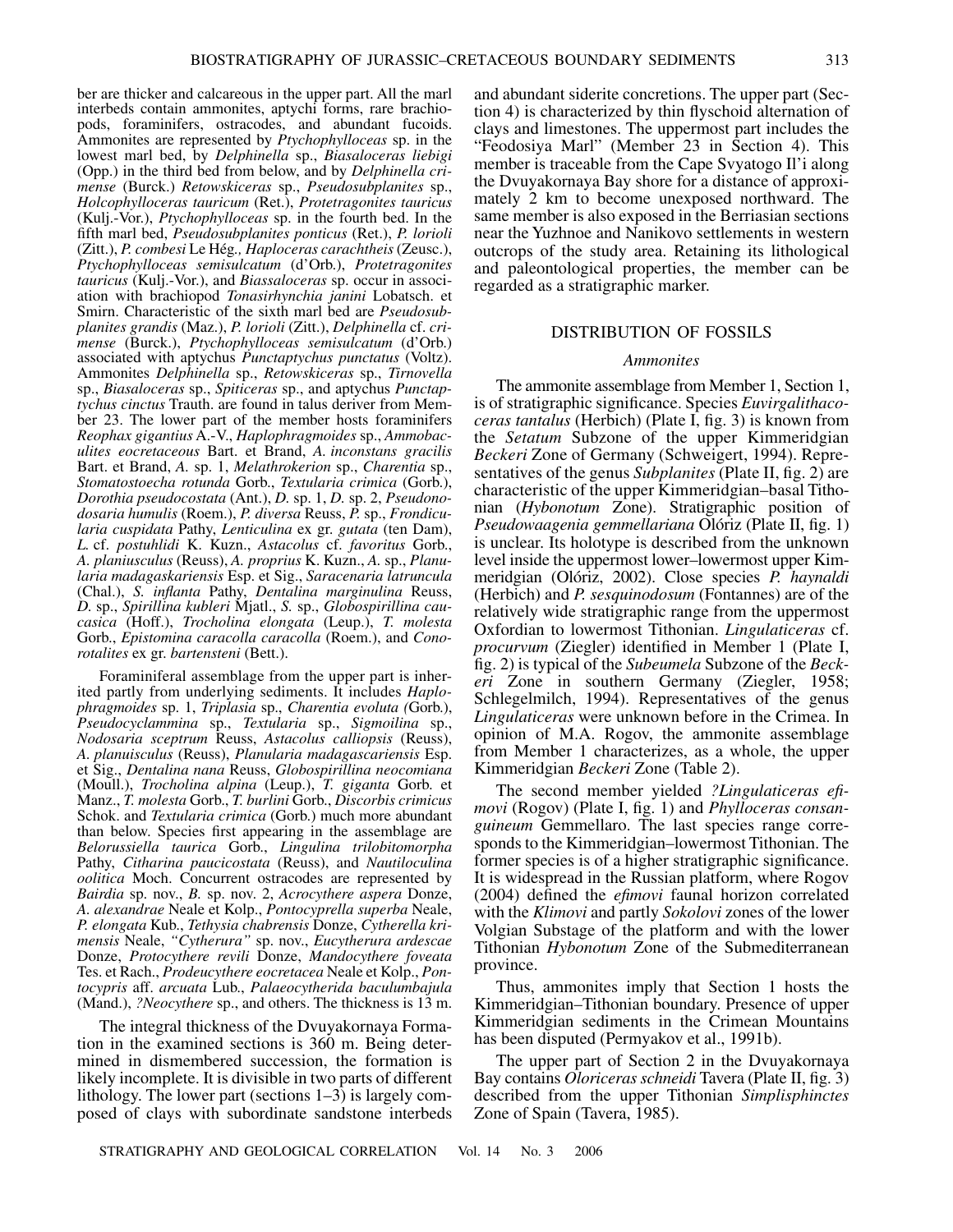

Plate I. Upper Kimmeridgian and lower Tithonian ammonites of the eastern Crimea.

(1) *?Lingulaticeras efimovi* (Rogov), Specimen 6/378, ×2, side view, outskirts of the Ordzhonikidze, Dvuyakornaya Bay (Section 1, Member 2), lower Tithonian, Beds with *?Lingulaticeras efimovi*; (2) *Lingulaticeras* cf. *procurvum* (Ziegler), Specimen 5/378, ×2, side view, outskirts of the Ordzhonikidze, Dvuyakornaya Bay (Section 1, Member 1), upper Kimmeridgian, Beds with *Euvirgalithacoceras* cf. *tantalus*; (3) *Euvirgalithacoceras* cf. *tantalus* (Herbich), Specimen 4/378, ×1: (a, b) side view, (c) ventral view, locality and age are the same.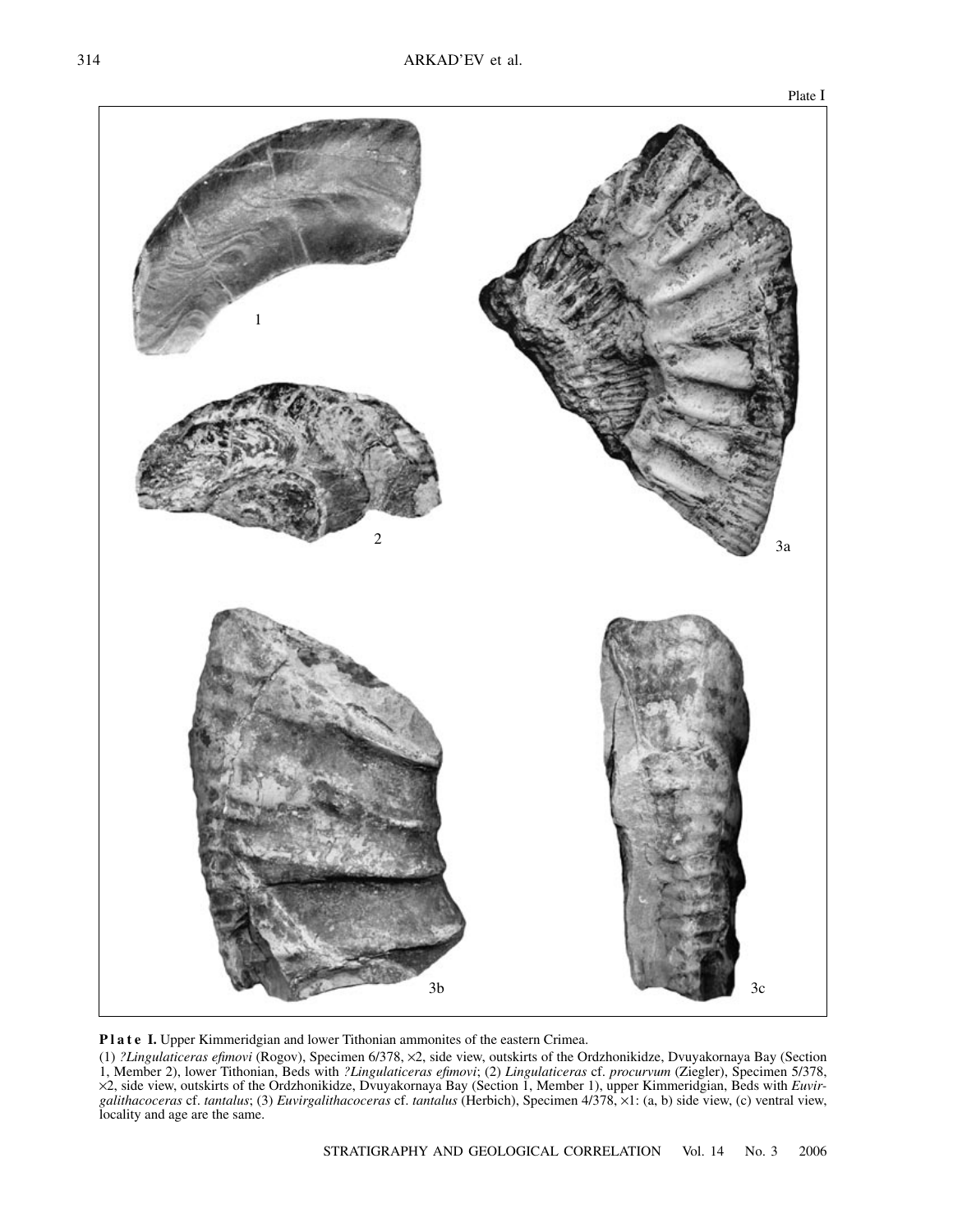|                   |                                                                                             |         |                                                                                                                                               |                                                                                                                          | Table 2. Zonation of Jurassic-Cretaceous boundary sediments in the eastern Crimea and its correlation with zonal scale of the Submediterranean Province |                                                           |
|-------------------|---------------------------------------------------------------------------------------------|---------|-----------------------------------------------------------------------------------------------------------------------------------------------|--------------------------------------------------------------------------------------------------------------------------|---------------------------------------------------------------------------------------------------------------------------------------------------------|-----------------------------------------------------------|
|                   | Hoedemaeker and Rawson, 2000)<br>Zones of the Submediterranean<br>Province (Geyssant, 1997; |         |                                                                                                                                               | in the eastern Crimea (this work)<br>Ammonites zones or beds                                                             | in the eastern Crimea (this work)<br>Foraminiferal zones or beds                                                                                        | Ostracode Beds in the eastern Crimea<br>(this work)       |
|                   | Occitanica                                                                                  |         | Occitanica                                                                                                                                    |                                                                                                                          | Textularia crimica-Belorussiella tauri-<br>ca Beds                                                                                                      |                                                           |
|                   |                                                                                             |         |                                                                                                                                               |                                                                                                                          |                                                                                                                                                         | Raymoorea peculiaris-Eucytherura ar-                      |
| Berriasian        |                                                                                             | Grandis |                                                                                                                                               | Grandis                                                                                                                  | Frondicularia cuspidiata-Saracenaria                                                                                                                    | descae Beds                                               |
|                   | Jacobi                                                                                      |         | Jacobi                                                                                                                                        |                                                                                                                          | inflanta                                                                                                                                                |                                                           |
|                   |                                                                                             | Jacobi  |                                                                                                                                               | Jacobi                                                                                                                   | Protopeneroplis ultragranulatus-Si-<br>phoninella antiqua                                                                                               |                                                           |
|                   | Durangites                                                                                  |         |                                                                                                                                               | $\sim$                                                                                                                   |                                                                                                                                                         |                                                           |
|                   |                                                                                             |         | Paraulacosphinctes transitorius Beds<br>$\begin{array}{c} 1 \\ 1 \\ 1 \end{array}$<br>$\frac{1}{1}$ $\frac{1}{1}$ $\frac{1}{1}$ $\frac{1}{1}$ | $\overline{1}$<br>$\mathsf I$<br>$\overline{\phantom{a}}$<br>$\mathbf I$<br>$\mathsf I$<br>I,                            | Anchispirocyclina lusitanica-Melath-                                                                                                                    |                                                           |
|                   | Microcanthum                                                                                |         |                                                                                                                                               | $\sim$                                                                                                                   | rokerion spirialis                                                                                                                                      |                                                           |
|                   |                                                                                             |         | Oloriziceras schneidi Beds<br>$\frac{1}{1}$                                                                                                   | $\overline{\phantom{a}}$                                                                                                 |                                                                                                                                                         |                                                           |
| Tithonian         | Ponti                                                                                       |         |                                                                                                                                               |                                                                                                                          |                                                                                                                                                         |                                                           |
|                   | Fallauxi                                                                                    |         |                                                                                                                                               |                                                                                                                          |                                                                                                                                                         | Cytherelloidea tortuosa-Palaeocytheri-<br>dea grossi Beds |
|                   | Semiforme                                                                                   |         |                                                                                                                                               |                                                                                                                          |                                                                                                                                                         |                                                           |
|                   | Palatinus                                                                                   |         |                                                                                                                                               | $\sim$                                                                                                                   |                                                                                                                                                         |                                                           |
|                   | <b>Vinineus</b>                                                                             |         |                                                                                                                                               |                                                                                                                          | Epistomina ventriosa-Melathrokerion                                                                                                                     |                                                           |
|                   | Mucronatum                                                                                  |         |                                                                                                                                               |                                                                                                                          | eospirialis Beds                                                                                                                                        |                                                           |
|                   | Hybonotum                                                                                   |         | ?Lingulaticeras efimovi Beds<br>$\frac{1}{1}$                                                                                                 |                                                                                                                          |                                                                                                                                                         |                                                           |
| Kimmerid-<br>gian | Beckeri                                                                                     |         | Evirgalithacoceras cf. tantalus Beds<br>$\frac{1}{1}$<br>$\frac{1}{1}$<br>$\frac{1}{1}$                                                       | $\overline{\phantom{a}}$<br>$\overline{\phantom{a}}$                                                                     |                                                                                                                                                         |                                                           |
|                   |                                                                                             |         | $\mathsf I$<br>$\mathsf I$<br>$\mathsf I$<br>$\begin{bmatrix} 1 \\ 1 \\ 1 \end{bmatrix}$                                                      | $\mathsf I$<br>$\frac{1}{1}$<br>$\mathbb{I}$<br>$\mathsf I$<br>$\mathbf{I}$<br>$\mathsf I$<br>$\mathbf I$<br>$\mathsf I$ |                                                                                                                                                         |                                                           |

BIOSTRATIGRAPHY OF JURASSIC–CRETACEOUS BOUNDARY SEDIMENTS 315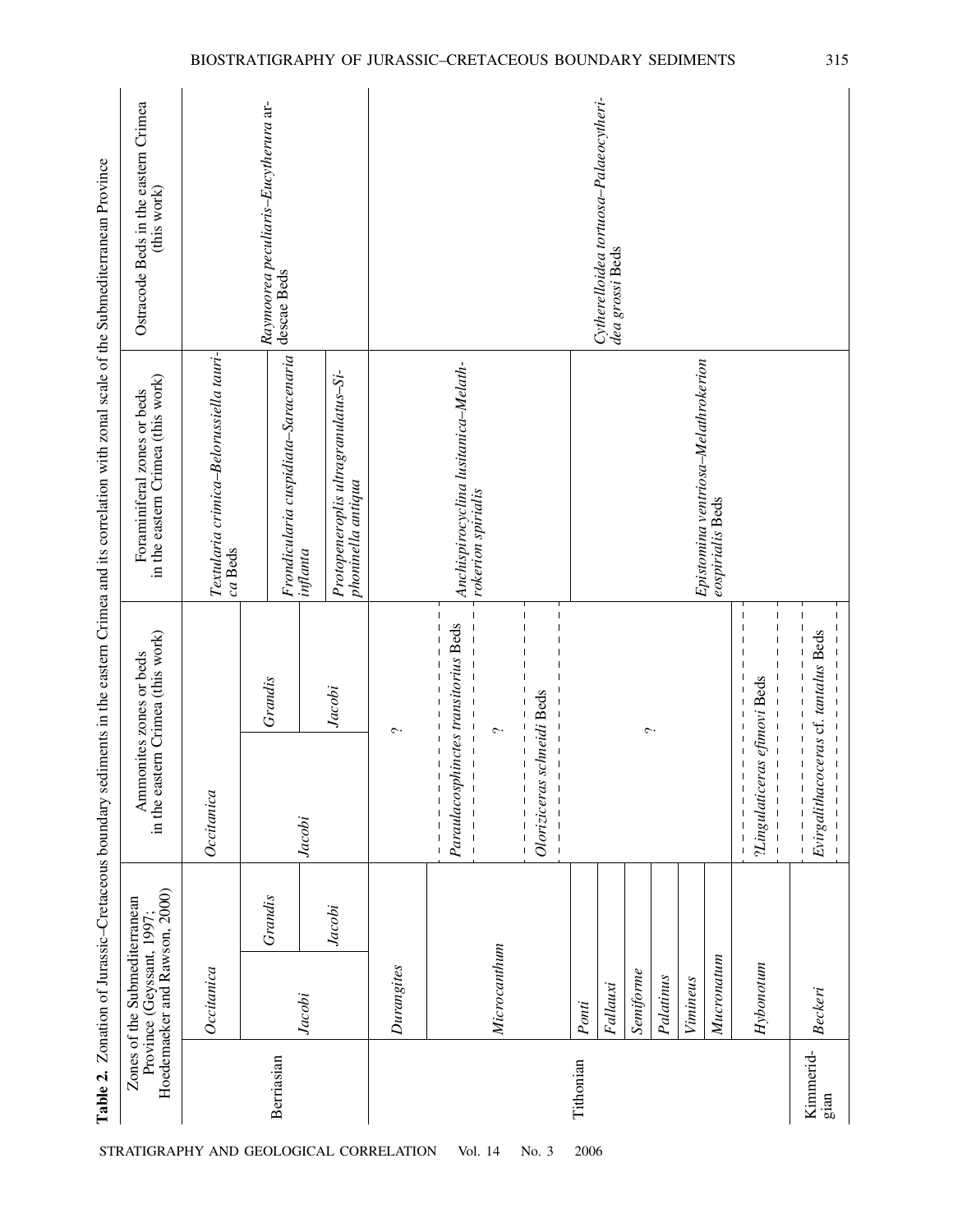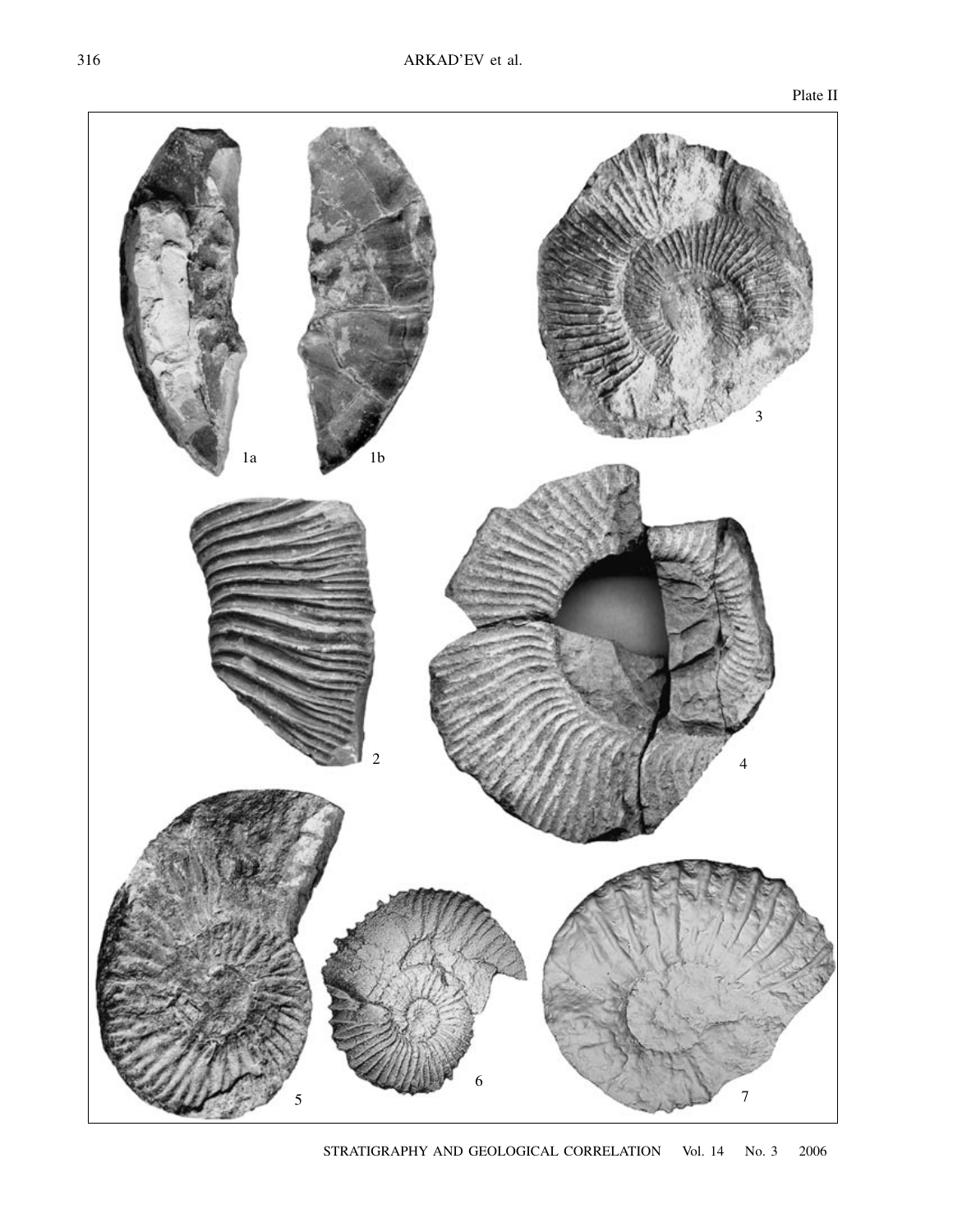In Section 3 near the Yuzhnoe Settlement, we have found first *Paraulacosphinctes transitorius* (Oppel) (Plate II, fig. 4) formerly considered in Spain as a zonal taxon of the upper Tithonian (Tavera et al., 1986) and, later on, as index species of the upper subzone in *Microcanthum* Zone (Geyssant, 1997).

The upper Kimmeridgian and Tithonian are first established in the Feodosiya section based on ammonite assemblages. Since ammonites were found in several isolated sections, not in a single succession, only units of beds rank can be defined (Table 2). These are the *Euvirgalithacoceras* cf. *tantalus* Beds of the upper Kimmeridgian, the *?Lingulaticeras efimovi* Beds of the lower Tithonian, and the *Oloriceras schneidi* and *Paraulacosphinctes transitorius* beds of the upper Tithonian. With some reservation, the *P. transitorius* and *O. schneidi* beds can be correlated respectively with the *transitorius* and *simplisphinctes* subzones of the upper Tithonian *Microcanthum* Zone in Spain (Geyssant, 1997). Levels corresponding to the middle Tithonian and the upper Tithonian *Durangites* Zone of Spain have not been determined in the established ammonite succession.

The upper part of the Dvuyakornaya Formation (Section 4, Cape Svyatogo Il'i) contains ammonites of genera *Pseudosubplanites, Delphinella, Berriasella*, and *Retowskiceras* (Plate III), which are characteristic of the *Jacobi* Zone at the base of the Berriasian Stage (Hoedemaeker and Rawson, 2000; Hoedemaeker et al., 2003). This zone can confidently be correlated with the synonymous unit of Spain (Tavera, 1985), but its subdivision into the *chomeracensis* (lower) and *grandis* (upper) subzones (Arkad'ev and Save'eva, 2002; Arkad'ev, 2003; Arkad'ev and Bogdanova, 2004) is inexpedient. During examination of the *Jacobi* Zone section of the Tonas River basin in 2003, Arkad'ev, Fedorova, and Savel'eva found *Berriasella jacobi* Maz. (Plate II, fig. 5) and *Pseudosubplanites grandis* (Maz.) in its lower and upper parts, respectively. Therefore, it is more logical to subdivide the *Jacobi* Zone into the *jacobi* (lower) and *grandis* (upper) sunbzones to attain a more confident correlation with the West European zonations.

Our results do not confirm inference by Kvantaliani (1989) who examined the Tithonian–Berriasian boundary sections near the Yuzhnoe Settlement in the eastern Crimea and defined the *Jacobi–grandis* Zone there. According to his data, *Pseudosubplanites grandis* occurs in the lowermost part of the zone, while *Berriasella jacobi* is found higher in association with *P. grandis* nevertheless. This contradiction is probably a result of ambiguous determination of both species described properly not long ago (Glushkov, 1997; Arkadiev and Bogdanova, 2004; Bogdanova and Arkadiev, 2005).

#### *Belemnites*

Belemnite *Pseudoduvalia tithonica* (Oppel) was found in talus of Section 2. This species is known from the Tithonian of Stramberg and the Alps (Oppel, 1865; Zittel, 1868). Later on, it was described from the Feodosiya section of the Crimea (Retowski, 1893), although without indication of the host bed. Krymgol'ts (1932) who described this species from the Staryi Krym site considered it as a form typical of the Tithonian Stage in Stramberg, Alpine, and Crimean sections.

#### *Bivalves*

Bivalves *Bositra somaliensis* (Cox) and *Aulacomiella problematica* (Fulani) are found in association with upper Kimmeridgian ammonites in Member 1, Section 1, and together with lower Tithonian ammonites in Member 2 . The last bivalve species is also found in Member 13 of Section 3. Romanov (1976) described both species from the Kongaz Formation, which is attributed in the Dniester–Prut interfluve to the upper Kimmeridgian and, probably, lower Tithonian based on rare ammonite finds. Besides, *Bositra somaliensis* is known from the Kimmeridgian Stage of Somalia, while *Aulacomiella problematica* is described from the Kimmeridgian of Somalia, Turkey, Mexico, from the Kimmeridgian–Tithonian of former Yugoslavia, and from the Kimmeridgian (Tithonian?) of the Crimea.

Bivalve species *Amusium sokolovi* Ret. found in the *jacobi* Subzone (Member 18 of Section 4) has been described from the Feodosiya section long ago (Retowski, 1893). This species is known from the Berriasian Stage only.

#### *Brachiopods*

In the Dvuyakornaya Formation, representatives of this faunal group are rarely occurring in its Berriasian

**P1ate II.** Ammonites from the upper Kimmeridgian, Tithonian, and Berriasian *jacobi* Zone (*jacobi* Subzone) of the eastern Crimea.

<sup>(1)</sup> *Pseudowaagenia gemmellariana* Olóriz, Specimen 1/378, ×1, side view, outskirts of the Ordzhonikidze, Dvuyakornaya Bay (Section 1, Member 1), upper Kimmeridgian, Beds with *Euvirgalithacoceras* cf. *tantalus*; (2) *Subplanites* sp., Specimen 2/378, ×1, side view, locality and age the same; (3) *Oloriziceras schneidi* Tavera, Specimen 1/376, ×1, side view, Dvuyakornaya Bay (Section 2, Member 9), upper Tithonian; (4) *Paraulacosphinctes transitorius* (Oppel), Specimen 3/378, ×1, side view, ourscirst of the Yuzhnoe Settlement (Section 3, Member 16), upper Tithonian; (5) *Berriasella jacobi* Mazenot, Specimen 4/378, ×2, side view, central Crimea, Tonas River, Krasnoselovka Settlement, Berriasian, *jacobi* Zone, *jacobi* Subzone; (6, 7) *Berriasella chomeracensis* (Toucas): (6) Specimen 22/13098, ×4, side view, (7) Specimen 23/13098, ×1.5, side view, Feodosiya, Cape Svyatogo Il'i (Section 4, Member 18), Berriasian, *jacobi* Zone, *jacobi* Subzone.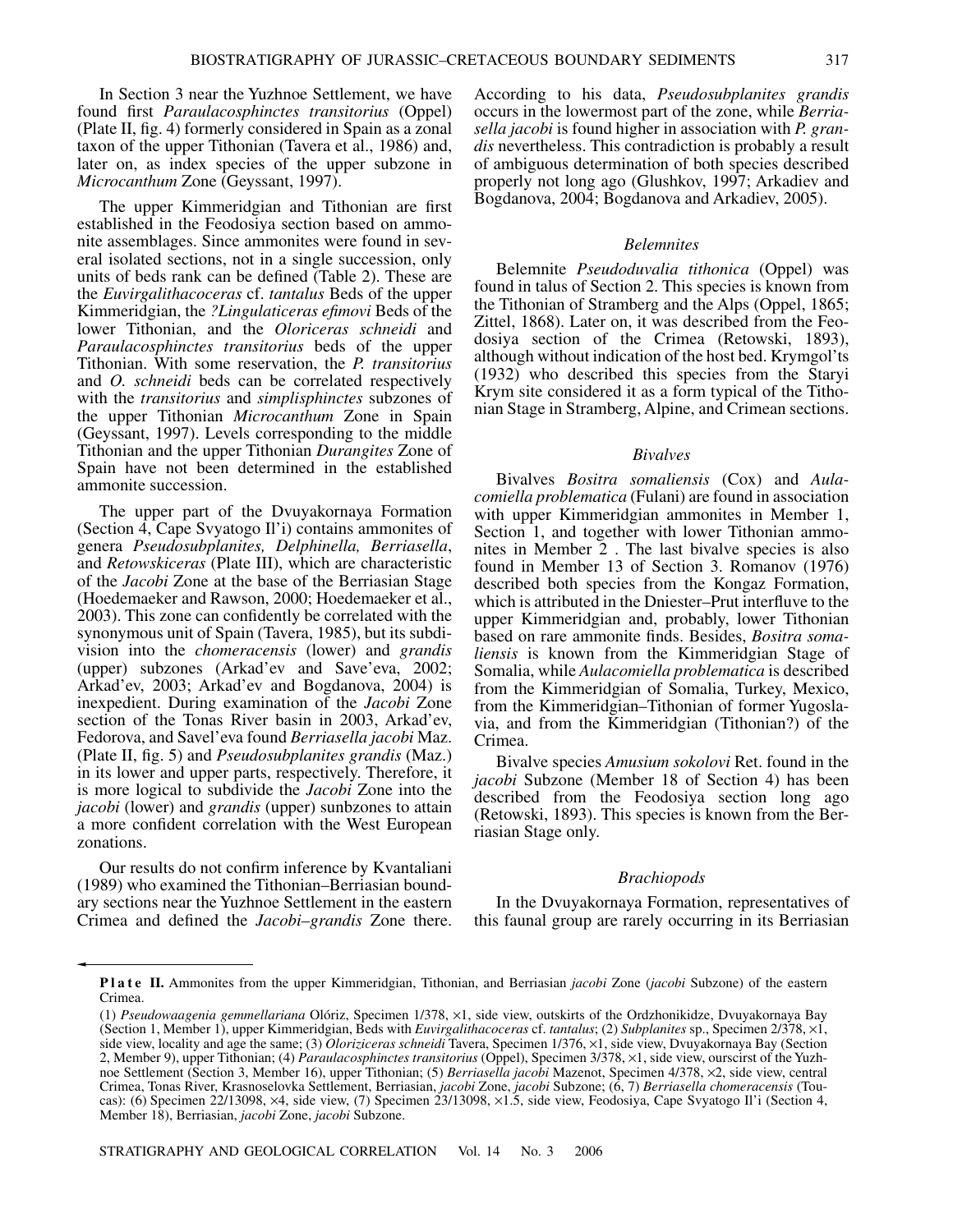

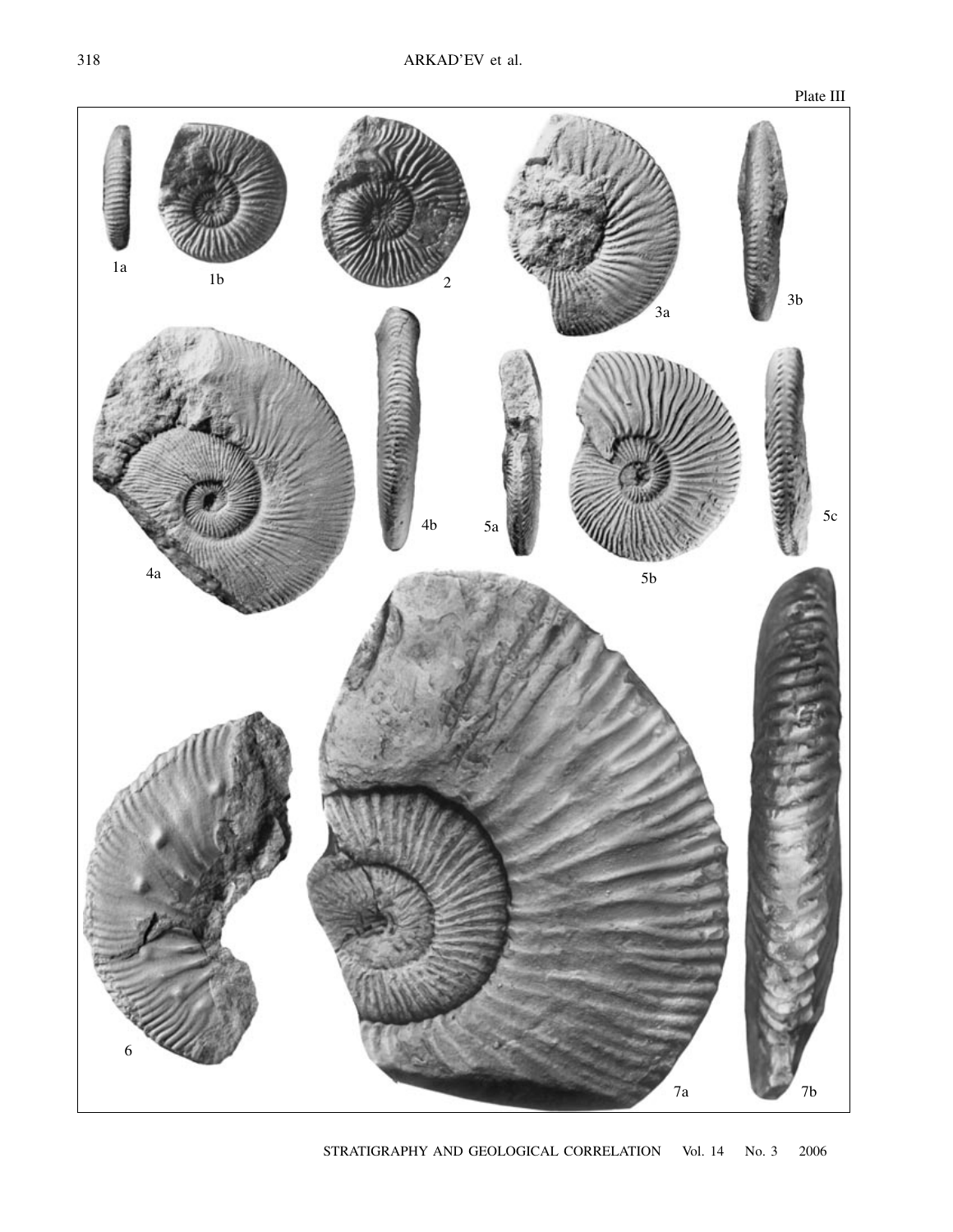portion only. We found species *Tonasirhynchia janini* Lobatsch. et Smirn. only in the *grandis* Subzone (in the Feodosiya Marl member) and 60 m below in the *jacobi* Subzone (Member 18 of Section 4). The species was described from the Berriasian *Ponticus–grandis* Zone (= *grandis* Subzone) of the Crimea (Lobacheva and Smirnova, 1994). In the underlying *Jacobi* Subzones, it is detected for the first time.

## *Foraminifers*

Five successive foraminiferal assemblages (Fig. 6, Table 2) are defined after thorough study of the Dvuyakornaya Formation sections.

According to Kuznetsova and Gorbachik (1985), the lower assemblage (sections 1, 2, members 1–7) is characteristic of the lower–middle Tithonian, although some its species occur also in the Kimmeridgian. The most representative species of the assemblage are *Reophax giganties, Haplophragmoides chapmani, Melathrokerion eospirialis, Textularia notcha, T. densa, Epistomina ventriosa, Lenticulina undorica, L. dilecta, L. attenuata, Spirillina kublieri*, and *S. helvetica.* Several of them are of stratigraphic significance. *T. densa* is described from sediments attributed to the Tithonian in the eastern Crimea (Hofman, 1961). *E. ventriosa* (Plate IV, fig. 1) is known from Kimmeridgian sediments of Madagascar (Espitali and Sigal, 1963), where it is distributed through the lower Kimmeridgian–basal Berriasian. Both taxa are index species of the *Epistomina ventriosa–Textularia densa* Zone (Kuznetsova, 1983). *Melathrokerion eospirialis* (Plate IV, figs. 5–7) is described from Tithonian sediments in the Feodosiya outskirts and Tonas River basin of the eastern Crimea (Kuznetsova and Gorbachik, 1985). Because of wide distribution and abundance in this interval of the examined section, *M. eospirialis* can be considered as one of index species of the *Epistomina ventriosa–Melathrokerion eospirialis* Beds. We failed to discriminate the upper Kimmeridgian from the lower Tithonan based on foraminifers, which most likely belong to a single assemblage characterizing both intervals.

Foraminifers characteristic of the upper Tithonian sediments in Crimea appear in members 8–10 of the Dvuyakornaya Formation section in the Dvuyakornaya Bay and near the Yuzhnoe Settlement. These are species *Anchispirocyclina lusitanica* (Plate IV, figs. 11–13), *Melathrokerion spirialis* (Plate IV, figs. 8–10), which

are index species of the *Anchispirocyclina lusitanica– Melathrokerion spirialis* Zone according to Kuznetsova (1983), *Ammobaculites tauricus, Charentia evoluta, Pseudocyclammina spharaedalis, P. lituus, Lentculina uspenskajea, L. immense, Astacolus planuisculus, A. laudatus, Planularia madagascariensis, Pseudonodosaria diversa, Trochammina globigeriniformis, T. neocomiana, Trocholina alpina, T. elongata*, and *T. infragranulata.*

Members 11–15 of Section 2 in the Dvuyakornaya Bay contain the assemblage of *Stomatostoecha enisalensis, S. compressa, Charentia evoluta, Feurtillina frequens, Pseudocyclammina lituus, Trocholina alpina, T. elongata, T. molesta, Lenticulina* ex gr. *nodosa, L. vestulae*, and *Astacolus laudatus.* These forms are characteristic of the upper Tithonian–lower Berriasian (Kuznetsova and Gorbachik, 1985; Gorbachik and Kuznetsova. 1994).

In section 4 of the Cape Svyatogo Il'i area, the above assemblage is more diverse. In addition to listed species, it includes typical Berriasian species *Lenticulina macra, L.* cf. *gutata, Pseudonodosaria mutabilis, P. diversa, Trocholina giganta, Epistomina caracolla caracolla, E.* cf. *ornota, Protopeneroplis ultragranulatus*, and *Siphoninella antiqua.* The last two species are index forms of the lower Berriasian *Protopeneroplis ultragranulatus–Siphoninella antiqua* Zone (Kuznetsova and Gorbachik, 1985). *P. ultragranulatus* (Plate IV, figs. 18, 19) is described from the lower Berriasian (Gorbachik, 1971); *S. antiqua* (Plate IV, figs. 16, 17) from the Berriasian Stage of the eastern Crimea (Gorbachik, 1966). In upper Tithonian sediments, these species are rare. *P. ultragranulatus* is considered as senior synonym of *Protopeneroplis trochangulata* Septfontaine, 1974, (Kuznetsova and Gorbachik, 1985) described from the lower Berriasian of France, Italy and Iran. Based on the first occurrence of zonal species and disappearance of *Anchispirocyclina lusitanica* (Egg.), the index species of underlying zone, Fedorova defines the *Protopeneroplis ultragranulatus–Siphoninella antiqua* Zone in Section 4 of the Cape Svyatogo Il'i. This zone is narrower than the synonymous unit distinguished by Gorbachik is. It corresponds to the lower part of the *jacobi* Subzone in ammonite zonation.

The higher assemblage consists of *Dorothia pseudocostata, Pseudonodosaria diversa, Frondicularia cuspidiata, Saracenaria latruncula, S. inflanta, Lenticulina* cf. *postuhligi, Astacolus planiusculus,*

**P l a t e III.** Ammonites from the Berriasian *jacobi* Zone (*grandis* Subzone) of the central and eastern Crimea.

<sup>(1, 2)</sup> *Pseudosubplanites lorioli* (Zittel): (1) Specimen 28/13077, ×1: (a) ventral view, (b) side view, Feodosiya, Cape Svyatogo Il'i (Section 4, Member 23); (2) Specimen 26/13077, ×1, side view, central Crimea, Tonas River; (3) *Delphinella janus* (Retowski), (1) Specimen 32/13055, ×1: (a) side view, (b) ventral view, Feodosiya, Cape Svyatogo Il'i (Section 4, Member 23); (4) *Delphinella crimense* (Buckhardt), Specimen 4/13055, ×1: (a) side view, (b) ventral view, outskirts of Feodosiya, Barakol'skaya Valley; (5) *Delphinella obtusenodosa* (Retowski), Specimen 13/13055, ×1: (a) apertural view, (b) side view, (c) ventral view, Feodosiya, Cape Svyatogo Il'i (Section 4, Member 23); (6) *Delphinella subchaperi* (Retowski), Specimen 1/13055, ×1, side view, outskirts of the Yuzhnoe Settlement; (7) *Pseudosubplanites grandis* (Mazenot), Specimen 18/13077, ×1: (a) side view, (b) ventral view, Feodosiya, Cape Svyatogo Il'i (Section 4, Member 23). All specimens originate from the Berriasian, *jacobi* Zone, *grandis* Subzone.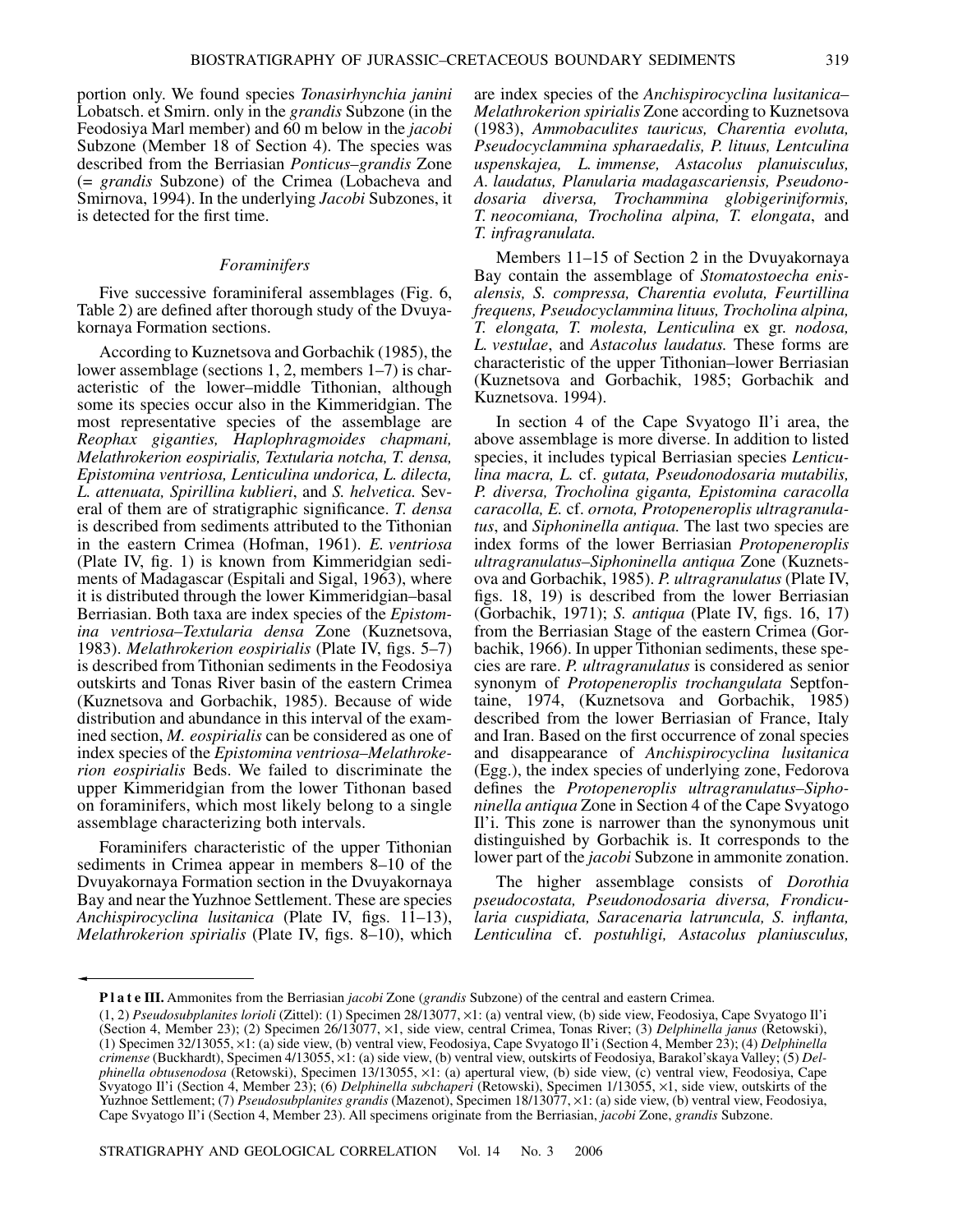

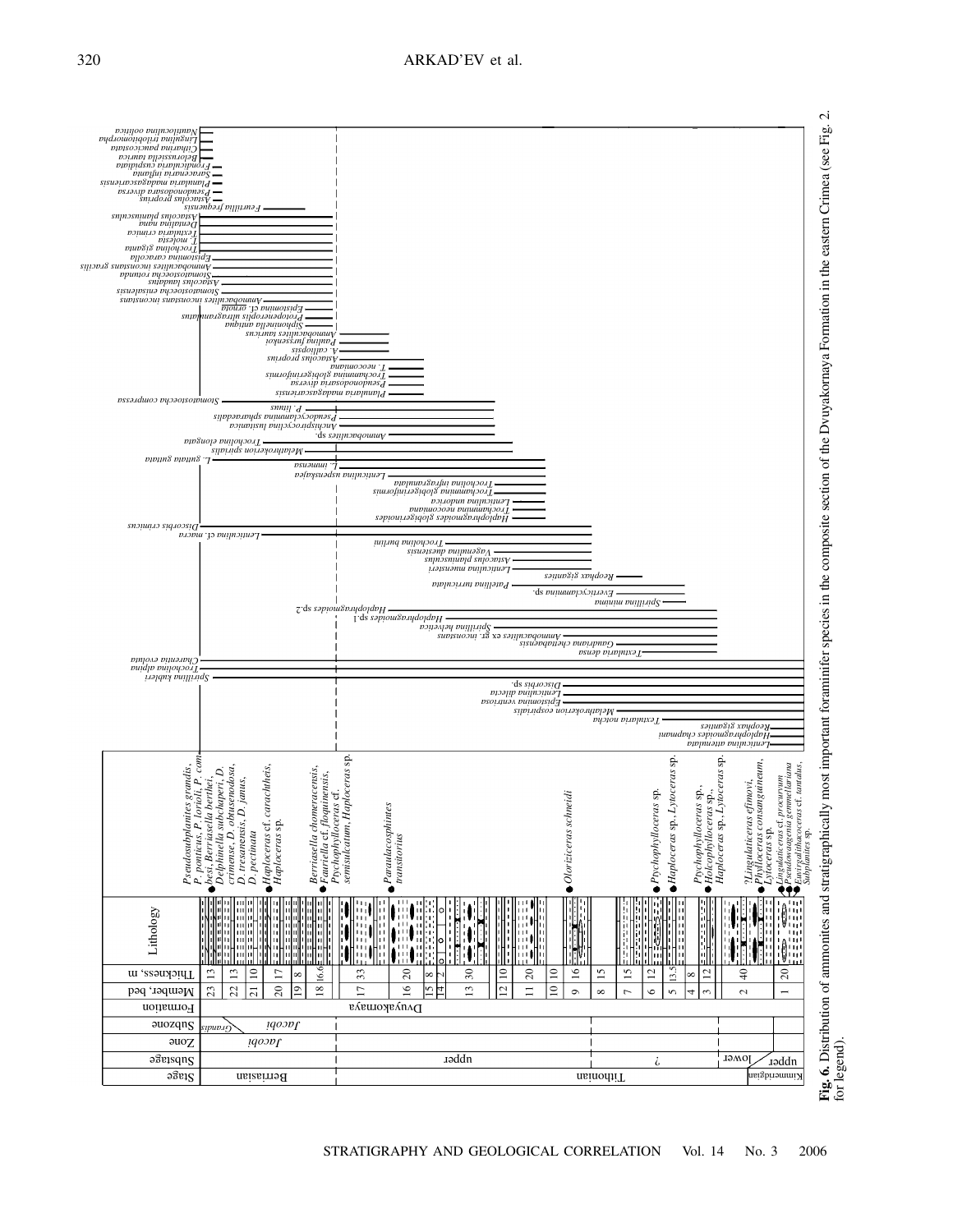

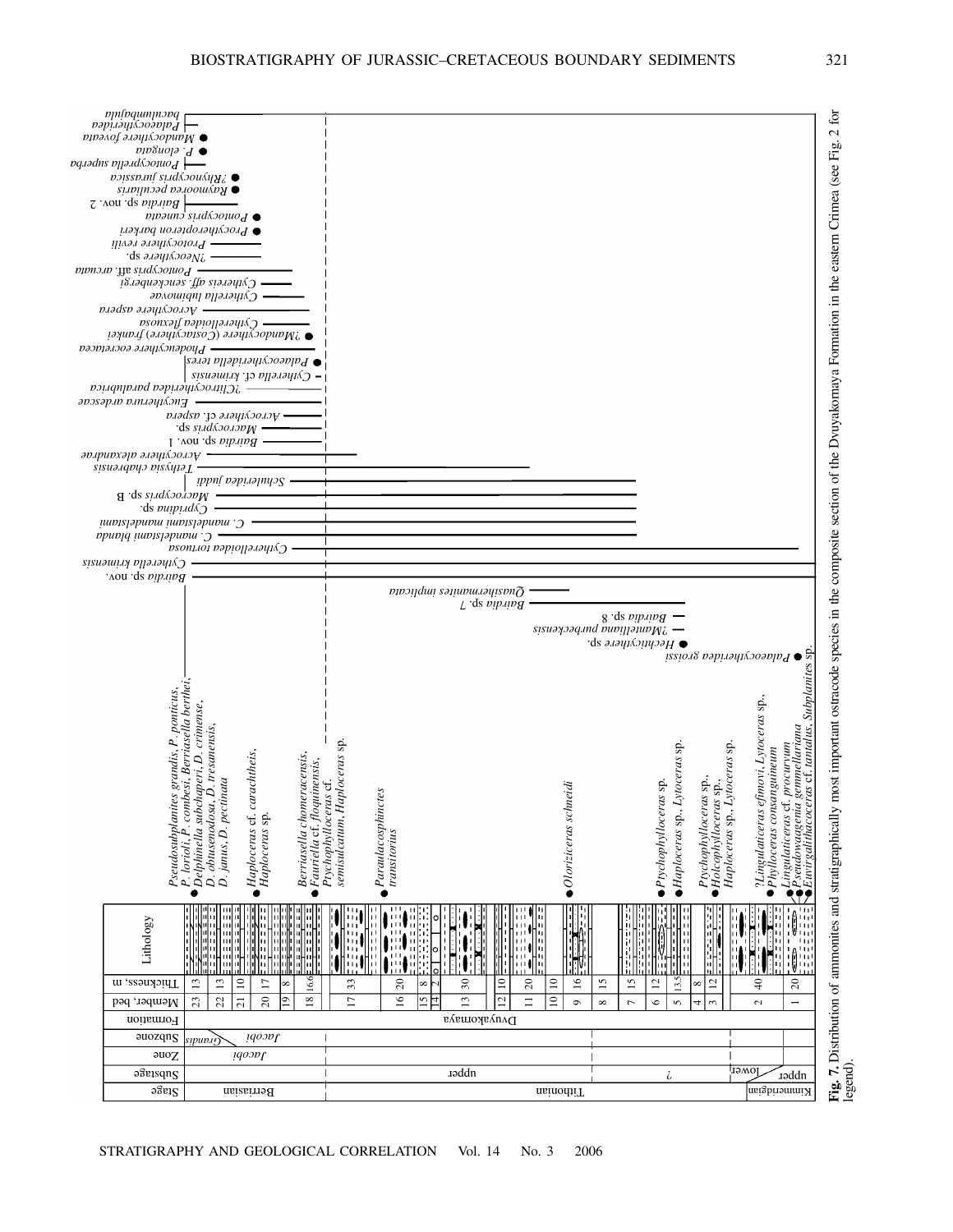

STRATIGRAPHY AND GEOLOGICAL CORRELATION Vol. 14 No. 3 2006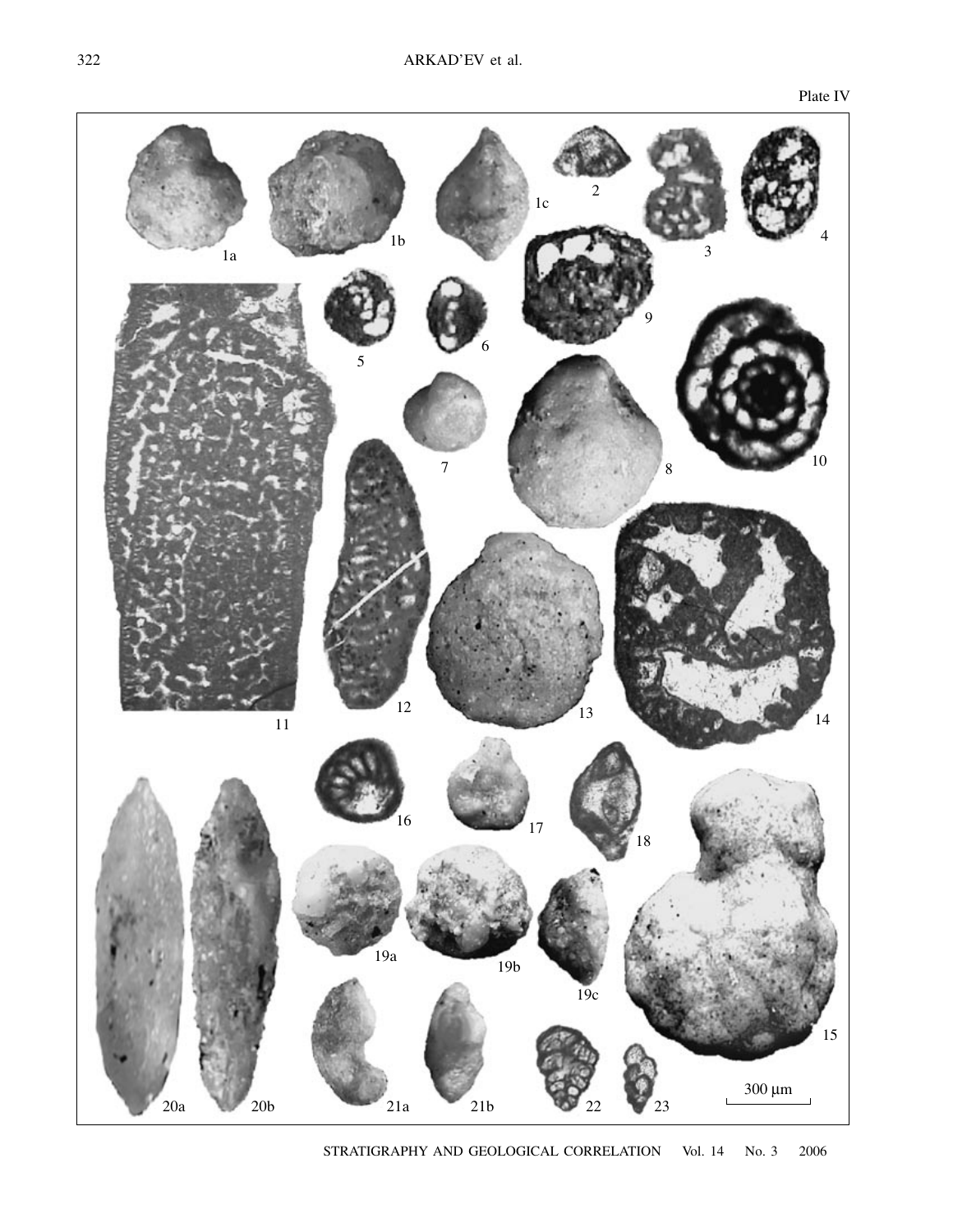*A. proprius, Planularia madagascariensis*, and *Dentalina marginulina.* Species *Frondicularia cuspidiata* (Plate IV, fig. 20) and *Saracenaria inflanta* (Plate IV, fig. 21) are known from the upper Berriasian–Valanginian of the Crimea (Kuznetsova and Gorbachik, 1985). In the Cape Svyatogo Il'i section, they are abundant in the upper part of the *jacobi* Subzone and lower part of the *grandis* Subzone. Accordingly, the *Frondicularia cuspidiata–Saracenaria inflanta* foraminiferal zone can be discriminated.

The uppermost foraminiferal assemblage includes *Ammobaculites* ex gr. *inconstans, Texrularia crimica, Belorussiella taurica, Nautiloculina oolitica, Astacolus planiusculus, Lenticulina trilobitomorpha*, and *Istriloculina fabaria.* Scarce specimens of *Textularia crimica* (Plate IV, fig. 22) known from Tithonian sediments of the Crimea are characteristic of the upper Berriasian– Valanginian sediments in the region. It is one of index species of the *Paleotextularia (=Textularia) crimica– Triplasia emslandensis* Subzone correlative with the *Boisssieri* ammonite zone (Kuznetsova and Gorbachik, 1985). *Belorussiella taurica* (Plate IV, fig. 23) is typical of the Berriasian Stage in Switzerland, Poland, the Crimea, and Caspian Sea basin (Kuznetsova and Gorbachik, 1985; Gorbachik and Kuznetsova, 1994; Fedorova and Smirnov, 2004). Both species are described from Berriasian sediments of the eastern Crimea (Gorbachik, 1971). Based on abundant *T. crimica* associated with *B. taurica,* we discriminate the *Textularia crimica–Belorussiella taurica* Beds in the upper part of the *grandis* Subzone. This biostratigraphic unit extending upward is correlated with the *Occitanica* and *Boissieri* zones according to sections of the central Crimea (Fedorova, 2000).

As a whole, the foraminiferal assemblages studied by Fedorova are similar to those established earlier in the Cape Svyatogo Il'i section (Kuznetsova and Gorbachik, 1985). Of 130 species cited in the last work and 100 species determined by Fedorova, 60 forms are in common. The difference is in zonations and ranges of defined stratigraphic units. Kuznetsova and Gorbachik recognize six zones and beds with fauna, while Fedorova divides the section into five biostratigraphic units. The *Epistomina ventriosa–Melathrokerion eospirialis* Beds defined by Fedorova correspond in range to the *Astacoulus laudatus–Epistomina omninoreticulata* Zone and *Epistomina ventriosa–Textularia densa* Beds (Kuznetsova and Gorbachik, 1985) and include in addition the upper Kimmeridgian layers previously lacking paleontological characteristic. The *Anchispirocyclina lusitanica– Melathrokerion spirialis* Zone is of identical range in both zonations. The *Protopeneroplis ultragranulatus–Siphoninella antiqua* and *Frondicularia cuspidiata–Saracenaria inflanta* zones of Fedorova correspond to the *Protopeneroplis ultragranulatus– Siphoninella antiqua* Zone defined by Gorbachik (Kuznetsova and Gorbachik, 1985). The *Texrularia crimica–Belorussiella taurica* Beds in zonation by Fedorova are approximately correlative with the *Quadratina tunassica– Siphoninella antiqua* Zone and *Conorboides hofkeri–Conorbina heteromorpha* Beds after Kuznetsova and Gorbachik (1985).

The distinguished foraminiferal assemblages are similar greatly to those from the Jurassic–Cretaceous boundary layers of France (Le Hégarat and Remane, 1973; Pelissie et al., 1984; Bassoullet, 1997), Italy (Azema et al., 1973; Septofontaine, 1974), Morocco (Hottinger, 1967), Syria, Turkey, Iran (Kuznetsova and Gorbachik, 1985; Gorbachik and Kuznetsova, 1994; Gorbachik and Mohammad, 1997, 1999), the Caucasus (*Practical Manual…,* 1991), and northern part of the Caspian Sea (Fedorova, 2004). In the Upper Jurassic part of the East Crimean succession, there are 27 species in common with foraminifers from the listed regions, and 18 similar forms occur in the Berriasian portion.

Unfortunately, foraminifers are unknown from the *Jacobi–Grandis* Zone of the Berriasian stratotype in France (Busnardo et al., 1965). This is likely a result of incomplete examination, because samples for foraminiferal analysis were collected from marl interbeds, while limestones remained unsampled. In the *Occitanica* and *Boissieri* zones, foraminifers are largely repre-

**P l a t e** IV. Some characteristic Tithonian–Berriasian foraminiferal species of the eastern Crimea.

<sup>(1</sup>a, b, c) *Epistomina ventriosa* (Espitalie et Sigal, Specimen 24-F/40-1-1; (2) *Protopeneroplis striata* Weyenschenk, thin section 23-F/300-5, Member 6; (3) *Everticyclammina* sp, thin section 23-F/300-3, Member 4; (4) *Everticyclammina* sp, thin section 23-F/300-6, Member 7; (5) *Melathrokerion eospirialis* Gorbatchik, thin section 23-F/300-6, Member 7; (6) *Melathrokerion eospirialis* Gorbatchik, thin section 23-F/300-6, Member 7; (7) *Melathrokerion eospirialis* Gorbatchik, Specimen 24-F/40-1-1; (8) *Melathrokerion spirialis* Gorbatchik, thin section 23-F/220-6; (9) *Melathrokerion spirialis* Gorbatchik, thin section 23-F/220-6; (10) *Melathrokerion spirialis* Gorbatchik, Specimen 24-F/20-1-1; (11) *Anchispirocyclina lusitanica* (Egger), thin section 23-F/201-6; (12) *Anchispirocyclina lusitanica* (Egger), thin section 23-F/201-1-4; (13) *Anchispirocyclina lusitanica* (Egger), Specimen 24-F/20-1-1, Yuzhnoe Settlement, Section 3, Member 13, upper Tithonian; (14) *Pseudocyclammina lituus* (Yokoyama), thin section 23-F/201-1-4; (15) *Charentia evoluta* (Gorbatchik), Specimen 24-F/1-4-1, Member 18; (16) *Siphoninella antiqua* Gorbatchik, thin section 23-F/15-12, Member 18; (17) *Siphoninella antiqua* Gorbatchik, Specimen 24-F/1-4-1, Member 18; (18) *Protopeneroplis ultragranulatus* (Gorbatchik), thin section 23-F/15-11, Member 19; (19a, b, c) *Protopeneroplis ultragranulatus* (Gorbatchik), Specimen 24-F/1-7-1, Member 21; (20a, b) *Frondicularia* cf. *cuspidiata* Pathy: (a) Specimen 24-F/1-10-14a, (b) Specimen 24-F/1-10-14b, Member 23; (21a, b) *Saracenaria* cf. *inflanta* (Pathy), Specimen 24-F/1-10-14, Member 23; (22) *Textularia crimica* (Gorbatchik), thin section 23-F/15-0, Member 23; (23) *Belorussiella taurica* Gorbatchik, thin section 23-F/15-1, Member 23. (1–7) Dvuyakornaya Bay: (1a, b, c, 7) Section 1, Member 2, lower Tithonian, (2–6) Section 2, Tithonian; (8–10) Yuzhnoe Settlement, Section 3, Member 17, upper Tithonian, (11, 12, 14) Feodosiya, Cape Svyatogo Il'i, Section 4, lower limestone layer, upper Tithonian, (15–23) Feodosiya, Cape Svyatogo Il'i, Section 4, Berriasian. All specimens: (a) dorsal (side) view, (b) ventral view, (c) peripheral view.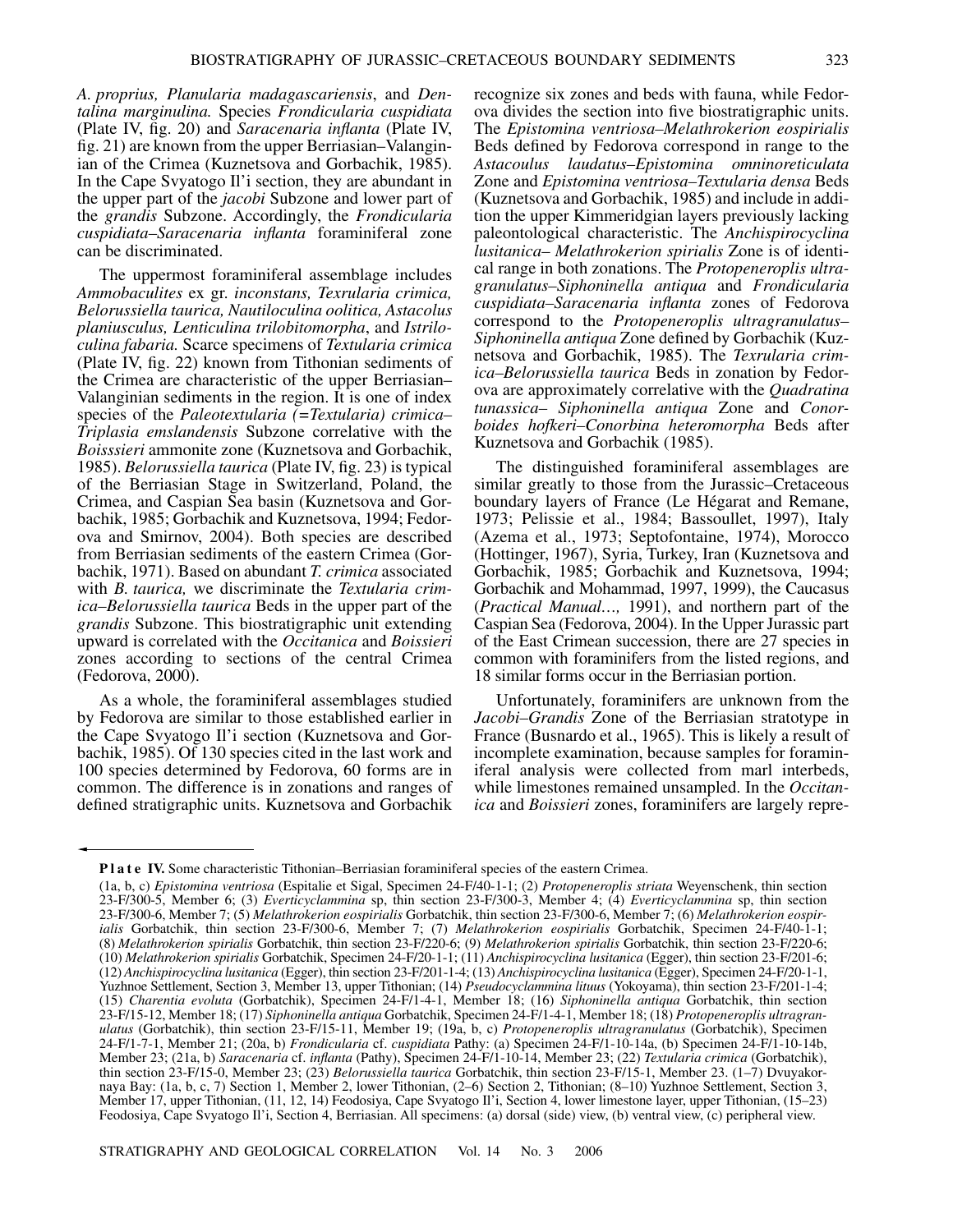

STRATIGRAPHY AND GEOLOGICAL CORRELATION Vol. 14 No. 3 2006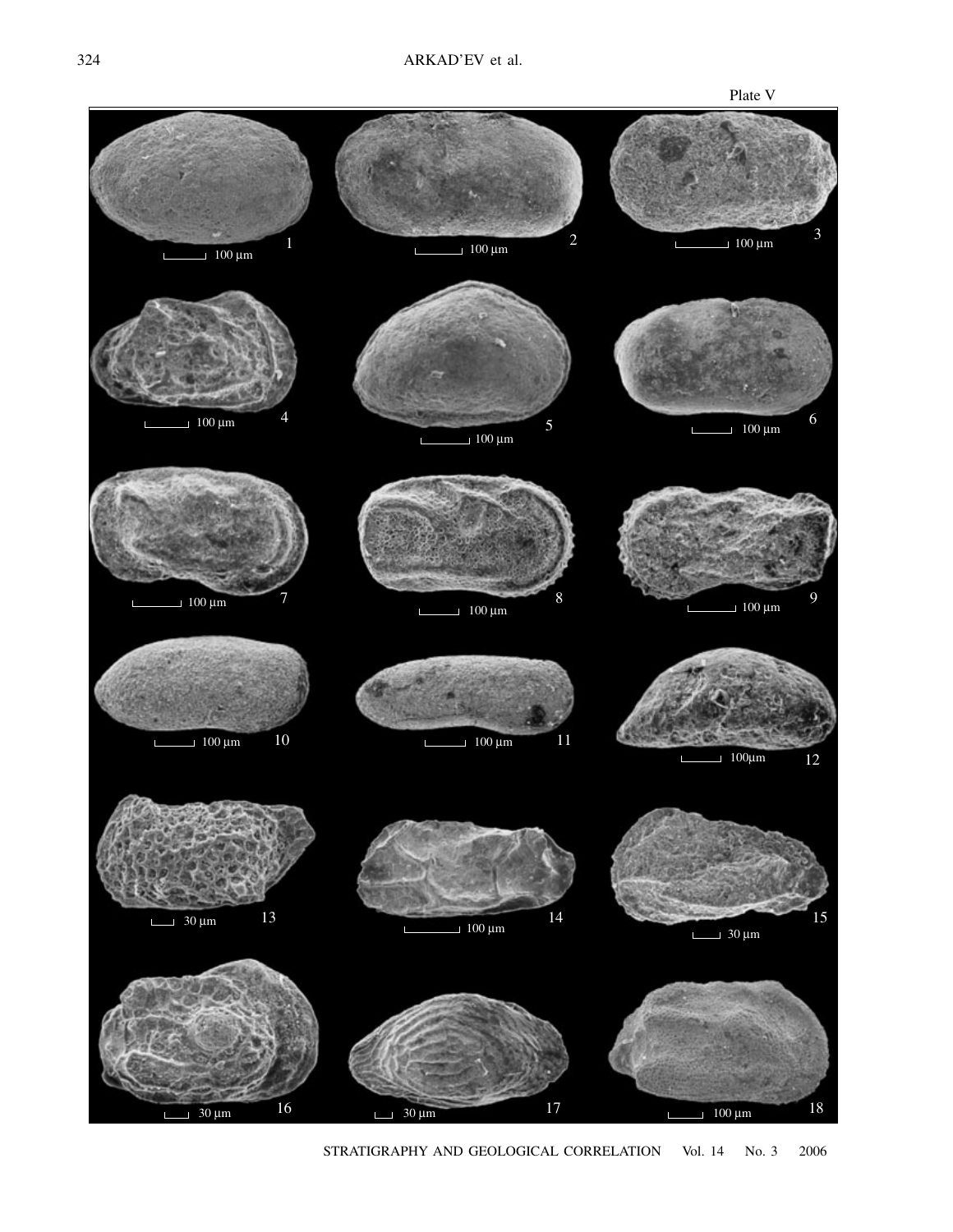sented by transit forms. The list of foraminiferal taxa includes 27 species in common and only eight of them have been determined confidently.

## *Ostracodes*

Of two ostracode assemblages defined in the examined sections (Fig. 7, Table 2), the lower one is characteristic of sections 1–3 (members 1–17). Being of a relatively low diversity, this assemblage consisting of 27 species, some of which are new. Most of them occur throughout the sections, i.e., characterize the upper Kimmeridgian–Berriasian interval. Nevertheless, the assemblage includes some species, which do not occur in higher layers. The lower part of the section contains *Palaeocytheridea groissi* established in the Tithonian of Germany (Schudack, 1997). Higher layers yield *?Mantelliana purbeckensis,* the species known from Upper Jurassic–Lower Cretaceous deposits of the Transbaikal region (Neustrueva et al., 1999) and from the lower Purbeckian of France (Colin and Oertli, 1985), and *Quasihermanites implicata* (Plate V, fig. 4) previously established in the Berriasian–lower Valanginian of France. Many species of the assemblage, which continue to occur in the Berriasian, are known also in other regions. *Cytherella krimensis* (Plate V, fig. 1), *Cytherelloidea mandelstami mandelstami, C. mandelstami blanda*, and *Macrocypris* sp. B occur in the Berriasian of central Crimea (Neale, 1966); *Cytherelloidea tortuosa* (Plate V, fig. 3) in the middle Volgian Substage of the Volga–Urals region (Lubimova, 1955); *Schuleridea juddi* (Plate V, fig. 5) in the Berriasian of Yorkshire (Neale, 1962) and Ryazanian Horizon of Holland (Witte and Lissenberg, 1994); *Acrocythere alexandrae* in the Berriasian of the North Caucasus (Kolpenskaya et al., 2000). Thus, ostracodes of the first assemblage are of a low stratigraphic significance. Tesakova and Savel'eva define in this part of the section the *Cytherelloidea tortuosa–Palaeocytheridea groissi* Beds.

The second assemblage sharply different from the first one is defined in Section 4 of the Cape Svyatogo Il'i area. In addition to 10 species inherited from the lower assemblage, it includes many new forms. The assemblage consists of 80 species, 35 of which are known from the Berriasian of England, France, central Crimea, and the Caucasus. *Acrocythere alexandrae* (Plate V, fig. 15), *?Clithrocytherida paralubrica, Cytherella* cf. *krimensis,* and *Phodeucythere eucretacea* are described from the Berriasian of the North Caucasus (Kolpenskaya et al., 2000); *?Mandocythere (Costacythere) frankei, Pontocyprella superba* (Plate V, fig. 10) from the lower Hauterivian and *Macrocythere* sp. B from the middle Hauterivian of Yorkshire (Neale, 1960); *Acrocythere aspera* from the lower Valanginian of Poland and France (Kubiatowich, 1983; Babinot et al., 1985); *Eucytherura ardescae* (Plate V, fig. 13) from the lower Valanginian of France (Donze, 1965); *Palaeocytheridella teres, Cythereis* aff. *senckenbergi* from the Berriasian of Yorkshire (Neale, 1962); *Cytherella lubimovae* (Plate V, fig. 6), *Cytherelloidea flexuosa* (Plate V, fig. 9), *?Neocythere* sp., *Pontocypris cuneata, Mandocythere foveata* (Plate V, fig. 18) from the Berriasian of the central Crimea (Neale, 1966; Tesakova and Rachenskaya, 1966b); *Pontocypris* aff. *arcuata* from the lower Volgian Substage of the Volga–Urals region (Lyubimova, 1955); *Protocythere revili* (Plate V, fig. 16) from the lower part of the Berriasian Stage of France (Babinot et al., 1985); *Raymoorea peculiaris* (Plate V, fig. 14) from the Berriasian and lower Valanginian of England and France (Neale, 1967; Babinot et al., 1985); *Procytheropteron barkeri* (Plate V, fig. 17) from the upper Kimmeridgian–lower Portlandian of Holland (Witte and Lissenberg, 1994); *?Rhinocypris jurassica* from the lower Purbeckian of France (Colin and Oertli, 1985); *Pontocyprella elongata* (Plate V, fig. 11) from the lower–middle Valanginian of Poland (Kubiatowich, 1983), and *Palaeocytheridea baculumbajula* from the upper Kimmeridgian of the Volga–Urals region (Lyubimova, 1955). Tesakova and Savel'eva propose to define in this part of the section the *Raymoorea peculiaris– Eucytherura ardescae–Protocythere revili* Beds corresponding to the ammonite *jacobi* Zone. The second assemblage is clearly of the Berriasian appearance.

**P l a t e V.** Some characteristic Tithonian–Berriasian ostracode species of the eastern Crimea.

<sup>(1)</sup> *Cytherella krimensis* Neale, Specimen 310-158, female right valve from outside, Section 2, Member 5, Tithonian; (2) *Cytherelloidea* ex gr. *tortuosa* (Lubimova), Specimen 310-176, female left valve from outside, Section 2, Member 11, upper Tithonian; (3) *Cytherelloidea tortuosa* (Lubimova), Specimen 310-173, female left valve from outside, Section 2, Member 11, upper Tithonian; (4) *Quasihermanites implicata* Donze, Specimen 310-169, right valve from outside, Section 2, Member 9, upper Tithonian; (5) *Schuleridea juddi* Neale, Specimen 310-165, intact shell from the right side, Section 2, Member 7, Tithonian; (6) *Cytherella lubimovae* Neale, Specimen 310-98, right valve from outside; (7) *Cytherolloidea mandelstami blanda* Neale, Specimen 310-88, male (?) right valve from outside; (8) *Cytherolloidea mandelstami mandelstami* Neale, Specimen 310-114, female right valve from outside; (9) *Cytherelloidea flexuosa* Neale, Specimen 310-99, male left valve from outside; (10) *Pontocyprella superba* Neale, Specimen 310-127, right valve from outside; (11) *Pontocyprella elongata* Kubiatowich, Specimen 310-128, right valve from outside; (12) *Macrocypris* sp. B Neale, Specimen 310-6, right valve from outside; (13) *Eucytherura ardescae* Donze, Specimen 310-24, left valve from outside; (14) *Raymoorea peculiaris* (Donze), Specimen 310-115, left valve from outside, Member 21; (15) *Acrocythere alexandrae* Neale et Kolpenskaja, Specimen 310-136, right valve from outside; (16) *Protocythere revili* Donze, Specimen 310-81, right valve from outside; (17) *Procytheropteron barkeri* Anderson, Specimen 310-60, right valve from outside; (18) *Mandocythere foveata* Tesakova et Rachenskaja, Specimen 310-134, female right valve from outside. (1–5) Dvuyakornaya Bay; (6–18) Feodosiya, Cape Svyatogo Il'i, Berriasian, Section 4: (6–9, 16) Member 20, (10, 11, 15, 18) Member 23, (12, 13, 17) Member 18.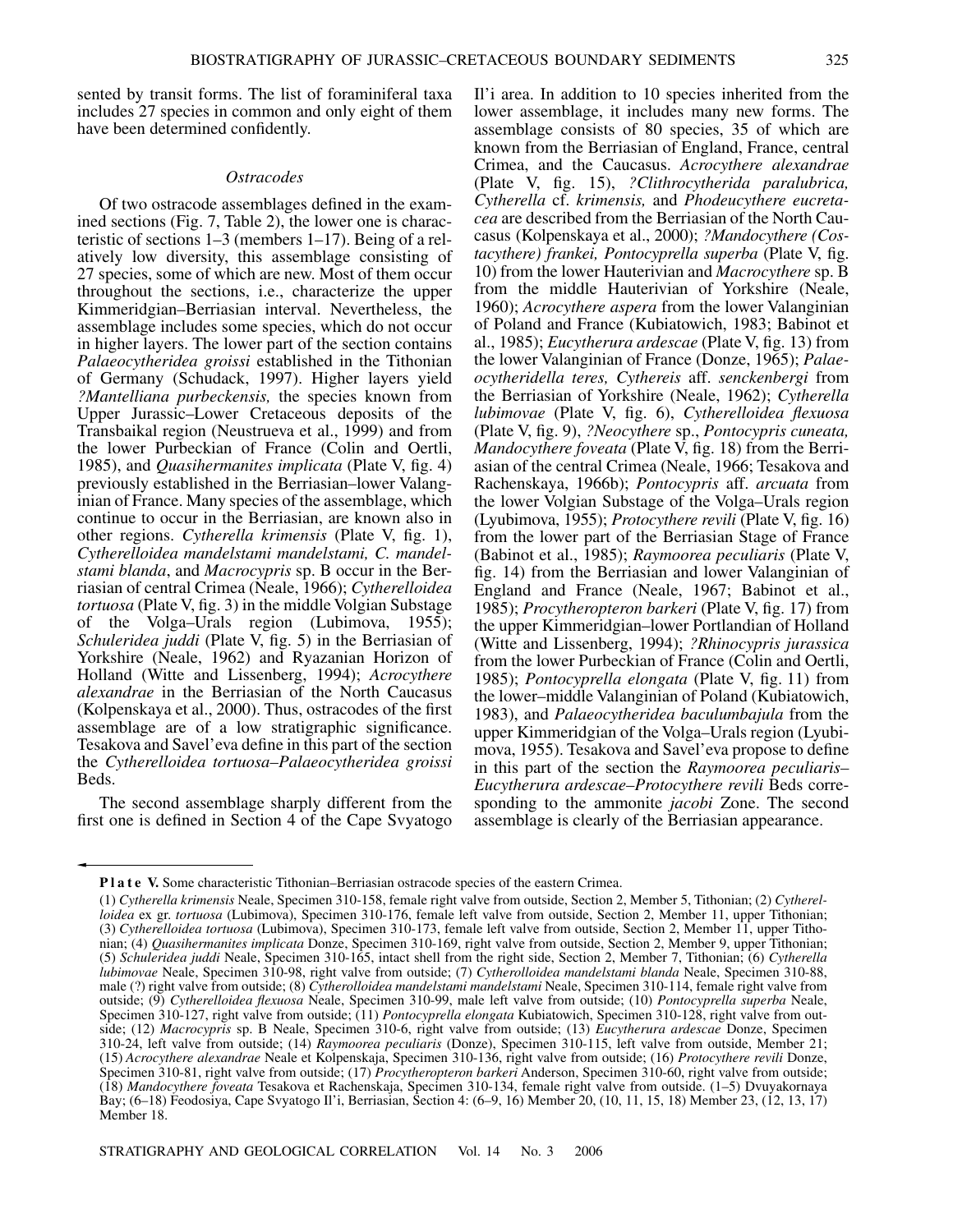## SEDIMENTATION SETTINGS

The data obtained make can be used to reconstruct sedimentation environments in the late Kimmeridgian– Berriasian basin of the eastern Crimea. Flyschoid bedding (with prevalence of clays over limestones) and almost complete absence of benthic macrofossils are characteristic of the relevant sediments. Faunal remains are represented mainly by rare nektonic forms (ammonites, belemnites) and numerous benthic foraminifers and ostracodes. Up to 90% studied foraminifers and ostracodes bear signs of transportation. In addition, the lower part of the section contains pseudoplanktonic bivalves belonging to the genus *Bositra.* Limestones are lumpy, oolitic (of the grainstone type), detrital. In central parts of oolites, there are fragments of foraminiferal tests, ostracode carapaces, angular and subangular quartz grains. Frequently, oolites develop after limestone clasts. Detrital (conglomeratic) limestones include fragments of fine-grained limestones up to several centimeters across. Clays of the Dvuyakornaya Formation are kaolinite–hydromicaceous, usually laminated. Sediments show presence of slumping structures.

All the mentioned features suggest accumulation of these sediments below the waves base level, i.e., outside the shelf. According to different data (Murdmaa, 1979; Kuznetsov, 2003), sediments of this kind accumulate at depths ranging from 300–400 m to 1–3 km.

Conglomeratic limestones of the Dvuyakornaya Formation should probably be considered as rocks originated by redeposition of shallow-water carbonate material on the continental slope by debris flows. This is also evident from slumping structures and mostly rounded foraminiferal tests and ostracode carapaces.

The suggested deep-water sedimentation in the Tithonian–Berriasian basin of the eastern Crimea is well consistent with the general paleogeographic situation of that time. In the Jurassic–Early Cretaceous, epicontinental shelf seas with carbonate sedimentation of the Scythian and Turan plates sharply decreased in size (Kuznetsov, 2003). Deep-water sediments of the Dvuyakornaya Formation formed likely on the continental slope at depths of several hundreds meters or deeper near the narrow shelf of the Scythian plate. This part of the Tethys was characterized by high water temperatures (22–24°C), normal salinity, and Mediterranean fauna with relatively small quantity of endemic species (Baraboshkin, 2003). In the north, the basin was separated by a lowland from the sea covering the Russian plate.

# **CONCLUSIONS**

The data obtained specify lithology and biostratigraphy of the Dvuyakornaya Formation in the eastern Crimea that was debatable among researchers in connection with the Jurassic–Cretaceous boundary position in this region of the Tethyan realm. A continuous section of the Jurassic–Cretaceous sediments is established in the Feodosiya area and, thus, the boundary between tow systems is not defined. We studied four dismembered sections of the Jurassic–Cretaceous succession.

Remains of ammonites, belemnites, bivalves, brachiopods, foraminifers, and ostracodes from the Feodosiya section are studied for the first time.

Presence of upper Kimmeridgian sediments in the Crimean Mountains, which have never been mentioned in earlier stratigraphic schemes (Permyakov et al., 1991b), is first substantiated by ammonites, and the Kimmeridgian–Tithonian boundary is detected in the continuous section. The following biostratigraphic units are defined based on ammonites: the *Euvirgalithacoceras* cf. *tantalus* Beds of the upper Kimmeridgian, the *?Lingulaticeras efimovi* Beds of the lower Tithonian, the *Oloriceras schneidi* Beds and the *Paraulacosphinetes transitorius* Beds of the upper Tithonian, and the *Jacobi* Zone of the Berriasian. Based on distribution of ammonites in the Svyatogo Il'i section, the latter unit is subdivided into the *jacobi* and *grandis* subzones. Stratigraphic level corresponding to the upper Tithonian *Durangites* zone of West European ammonite zonation is not established in the Feodosiya section. According to new data, the Dvuyakornaya Formation is of the late Kimmeridgian–Berriasian age.

Representatives of the genus *Lingulaticeras* found in the Feodosiya section imply connections between the early Tithonian sea basins of the Crimean Mountains region and Russian plate, where species of this genus have been described earlier (Rogov, 2002).

Five biostratigraphic units are recognized in the section based on foraminifers: the *Epistomina ventriosa– Malathrokerion eospirialis* Beds and *Anchispirocyclina lusitanica–Malathrokerion spirialis* zone in the upper Kimmeridgian–Tithonian interval and the *Protopeneroplis ultragranulatus–Siphoninella antiqua, Frondicularia cuspidiata–Saracenaria inflanta* zones and *Textularia crimica* Beds in the Berriasian. The last three units differ partly in ranges from biostratigraphic zones and beds previously distingished in the Feodosiya section (Kuznetsova and Gorbachik, 1985).

Ostracodes first studied in the Feodosiya section are of a high taxonomic diversity (over 100 species, several tens of which are new). The Upper Jurassic ostracodes differ substantially from their Berriasian assemblage. Based on distribution of these fossils, the *Cytherelloidea tortuosa–Palaeocytheridea grossi* Beds are distinguished in the upper Kimmeridgian–Tithonian interval and the *Raymoorea peculiaris–Eucytherura ardescae–Protocythere revili* Beds in the Berriasian part of the section.

It is difficult to correlate boundaries inferable from distribution of microfossils and ammonites, because the latter are scarce (beyond the *Jacobi* Zone) and found in dismemberd succession. The *jacobi* and *grandis* ammonite subzones do not coincide with foraminiferal units (zones and beds) in the Svyatogo Il'i section only.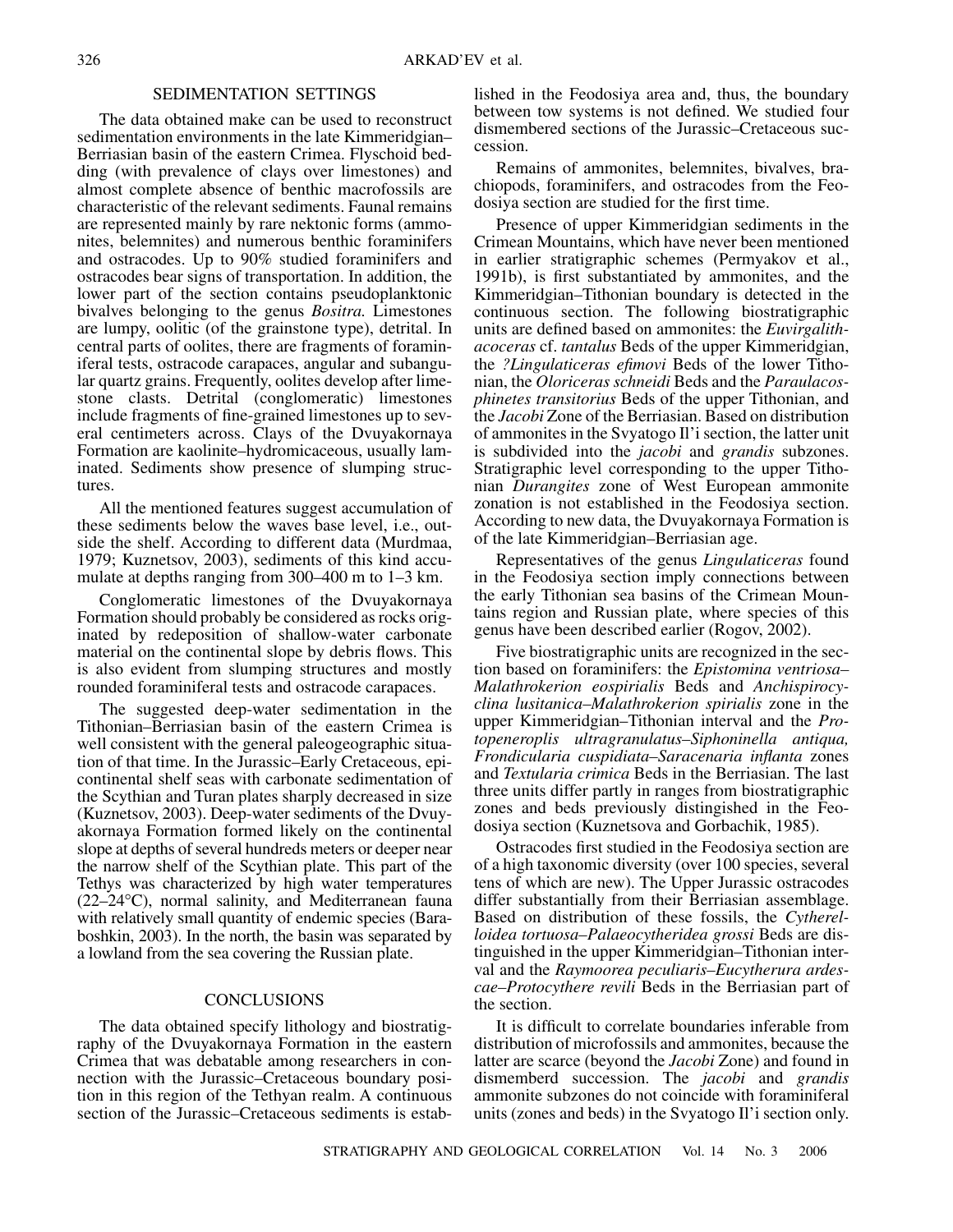Taxonomic composition of fossils regularly changes throughout the Feodosiya section. The lower part of the Dvuyakornaya Formation is characterized by occurrence of upper Kimmeridgian and Tithonian ammonite species of genera *Euvirgalithacoceras, Lingulaticeras, Psedowaagenia, Subplanites, Oloriceras*, and *Paraulacosphinctes,* and by Late Jurassic bivalves of genera *Bositra* and *Aulacomiella.* In its upper part, the formation contains the diverse ammonite assemblage typical of the Berriasian (genera *Pseudosubplanites, Berriasella, Delphinella, Fauriella, Retowskiceras, Spiticeras*). The foraminiferal assemblages are not of so distinct age confinement, because they include many forms of the wider Kimmeridgian–Berriasian stratigraphic range. Despite abundance of long-ranging species, the Upper Jurassic and Berriasian assemblages of ostracodes are discriminated, although arbitrarily, based on distribution of these fossils. Of interest are of many new ostracode species that appear in the Berriasian part of the section being unknown at lower levels. All the data implay that the Jurassic–Cretaceous boundary in the Tethyan realm is at the base of the *Jacobi* Zone, as is accepted recently (Hoedemaeker et al., 2003).

The Dvuyakornaya Formation is considered as succession of deep-water sediments that accumulated on the continental slope near the narrow marginal shelf of the Scythian plate.

#### ACKNOWLEDGMENTS

When identifying Upper Jurassic ammonites, V.V. Arkad'ev consulted with E.D. Kalacheva (VSEGEI) and G. Schweigert from the Staatliches Museum für Naturkunde, Stuttgart, Germany. Prof. Schweigert helped to specify stratigraphic distribution and identification of Kimmeridgian ammonites. We are grateful to all researchers who helped us in this work. This work was supported by the Ministry of Education of the Russian Federation, grant E02-9.0-111, and by the Russian Foundation for Basic Research, project no. 03-05-64297.

### Reviewers V.V. Mitta and M.A. Rogov

## REFERENCES

- 1. F. Allemann, W. Grun, and J. Wiedmann, "The Berriasian of Caravaca (Prov. of Murcia) in the Subbetic Zone of Spain and Its Importance for Defining This Stage and The Jurassic–Cretaceous Boundary," Mém. Bur. rech. Géol. et Miniéres **86**, 14–22 (1975).
- 2. V. V. Arkad'ev, "The Berriasian *Berriasella jacobi– Pseudosubplanites grandis* Zone of the Crimean Mountains," Byull. Mosk. O–va Ispyt. Prir. Otd. Geol. **78** (6), 29–35 (2003).
- 3. V. V. Arkad'ev, "First Find of Late Tithonian Ammonite in the Feodosia Section of the Eastern Crimea," Paleontol. Zh., No. 3, 39–45 (2004a).
- 4. V. V. Arkad'ev, "New Finds of Late Tithonian Ammonites in the Eastern Crimea," in *Proceedings of Second All-Russian Meeting on Cretaceous System of Russia: Problems of Stratigraphy and Paleogeography*, (St. Petersburg Univ., St. Petersburg, 2004b), p. 16 [in Russian].
- 5. V. V. Arkad'ev and T. N. Bogdanova, "Genus *Berriasella* (Ammonoidea) and Ammonoid Zonation in the Berriasian in the Crimean Mountains," Stratigr. Geol. Korrelyatsiya **12** (4), 54–67 (2004) [Stratigr. Geol. Correlation **12**, 367–379 (2004)].
- 6. V. V. Arkad'ev and Yu. N. Savel'eva, "The *Berriasella jacobi* Zone in the Berriasian of the Crimean Mountains," in *Problems of Biochronology in Paleontology and Geology. Abstracts of 48th Session of the All-Russian Paleontological Society (April 8–12, 2002)* (VSEGEI, St. Petersburg, 2002), pp. 11–13 [in Russian].
- 7. V. V. Arkad'ev, A. A. Fedorova, Yu. N. Savel'eva, and E. M. Tesakova, "Biostratigraphy of Jurassic–Cretaceous Boundary Sediments in the Eastern Crimea," in *Proceedings of Second All-Russian Meeting on Cretaceous System of Russia: Problems of Stratigraphy and Paleogeography* (St. Petersburg Univ., St. Petersburg, 2004), p. 17 [in Russian].
- 8. J. Azema, G. Chabrier, E. Fourcade, et al., "Nouvelles donnes micropaleontologiques, stratigraphiques et paleogeographiques sur le portlandien et le neocomien de sardaigne," Revue de Micropaleontologie **20** (3) 125– 139 (1973).
- 9. J.P. Bassoullet, "Foraminiferes," Bull. Centre Rech. Explor.-Prod. Elf-Aquitaine, Mém. 17, 293–304 (1997).
- 10. J.-F. Babinot, R. Damotte, P. Donze, et al., "Cretace inferieur," Bull. Centre Rech. Explor.-Prod. Elf-Aquitaine, Mém. 9, 163–210 (1985).
- 11. E. Yu. Baraboshkin, "Early Cretaceous Seaways of the Russian Plate," Byul. Mosk. O–va Ispyt. Prir. Otd. Geol. **78** (4), 35–48 (2003).
- 12. T. N. Bogdanova and V. V. Arkadiev, "Revision of the Genus *Pseudosubplanites* (Perisphinctidae, Ammonidea) from the Berriasian of the Mountainus Crimea," Cretaceous Res. **26**, 488–506 (2005).
- 13. T. N. Bogdanova, S. V. Lobacheva, V. A. Prozorovskii, and T. A. Favorskaya, "On Subdivision of the Berriasian Stage in the Crimean Mountains," Vestn. Leningrad. Gos. Univ., No. 6, 5–14 (1981).
- 14. T. N. Bogdanova, S. V. Lobacheva, V. A. Prozorovskii, and T. A. Favorskaya, "The Berriasian Stage in the Eastern Crimea and the Jurassic–Cretaceous Boundary," in *Boundary Stages of the Jurassic and Cretaceous Systems* (Nauka, Moscow, 1984), pp. 28–35 [in Russian].
- 15. T. N. Bogdanova, E. D. Kalacheva, and I. I. Sei, "On Presence of the *Tirnovella occitanica* Zone (Lower Cretaceous, Berriasian) in the Feodosiya Section of the Eastern Crimea," Region. Geol. Metallogeniya, No. 9, 27–32 (1999).
- 16. R. Busnardo, G. Le Hégarat, and J. Magné, "Le stratotype du Berriasien," Mém. Bur. Rech. Géol. Min. **34**, 5– 33 (1965).
- 17. J.-P. Colin and H.J. Oertli, "Purbeckien," Bull. Centre Rech. Explor.-Prod. Elf-Aquitaine, Mém. 9, 147–161 (1985).

STRATIGRAPHY AND GEOLOGICAL CORRELATION Vol. 14 No. 3 2006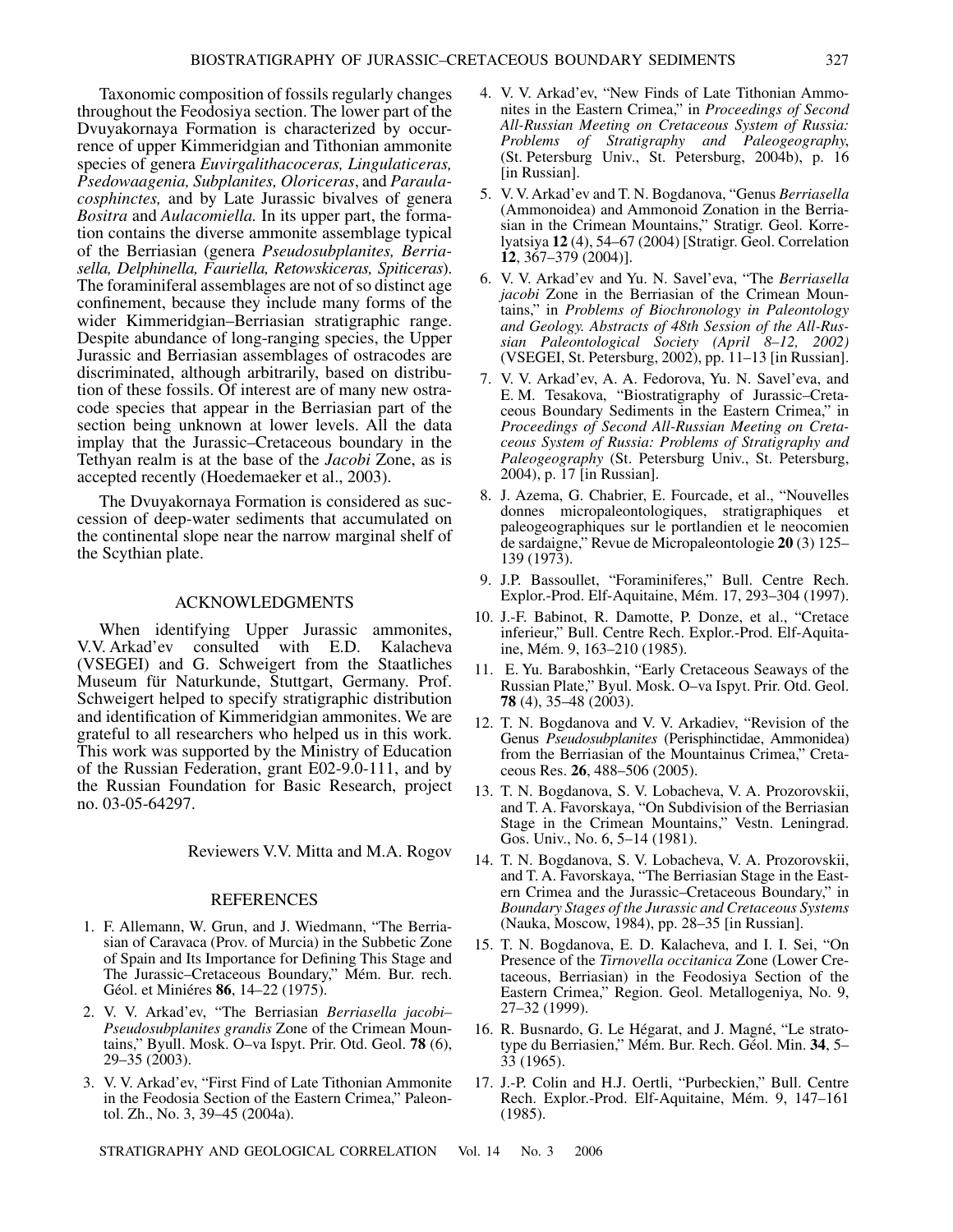- 18. *Colloque sur la limite Jurassique–Crétacé. Lyon, Neuchatel, septembre 1973* Mém. Bur. rech. Géol. et Miniéres **86**, (1975).
- 19. P. Donze, "Espèces nouvelles d'ostracodes des couches de base du Valanginien de Berrias (Ardèche)," Trav. Lab. Gèol. Fac. Sc. Lyon. N.S., No. 12, 87–107 (1965).
- 20. V. V. Druschits, "The Berriasian of the Crimea and Its Stratigraphical Relations," Mém. Bur. rech. Géol. et Miniéres **86**, 337–341 (1975).
- 21. V. V. Druschits, B. T. Yanin, T. N. Gorbachik, et al., "Berriasian and Valanginian Basins of the Crimea and Their Inhabitants," Byull. Mosk. O-va Ispyt. Prir. Nov. Ser. Otd. Geol. **73** (2), 158 (1968).
- 22. J. Espitalie and J. Sigal, "Contribution a l'etude des Foraminiferes du Jurassique superieur et du Neocomien di Bassin de Majunga (Madagaskar)," Ann. Geol. Madagaskar, No. 32, 1–100 (1963).
- 23. A. A. Fedorova, "Stratigraphic Significance of Foraminifers from Jurassic–Cretaceous Boundary Carbonate Sediments of the Baidarskaya Valley (Southwestern Crimea)," Nauchn. Zap. Kafedry Istor. Geol. **1**, 27–37 (2000).
- 24. A. A. Fedorova, "Reference Sections of Jurassic–Cretaceous Boundary Sediments in the Crimea as a Basis for Detailed Stratification and Correlation of Productive Sequences in the Caspian Shelf," in *Stratigraphy of Hydrocarbon Basins in Russia* (Nedra, St. Petersburg, 2004), pp. 61–80 [in Russian].
- 25. A. A. Fedorova and M. V. Smirnov, "Biostratigraphy of Jurassic–Lower Cretaceous Boundary Sediments Bearing Hydrocarbon in the Caspian Shelf," in *The Present and Future of Mineral Reserves of the Marine Oil and Gas Industry of Russia* (VNIGRI, St. Petersburg, 2004), pp. 70–72 [in Russian].
- 26. P. J. Hoedemaeker and L. Bulot, "Preliminary Ammonite Zonation for the Lower Cretaceous of the Mediterranean Region," Géol. Alpine **66**, 123–127 (1990).
- 27. P. J. Hoedemaeker and P. F. Rawson, "Report on the 5<sup>th</sup> International Workshop of the Lower Cretaceous Cephalopod Team (Vienna, 5 September 2000)," Cretaceous. Res., No. 21, 857–860 (2000).
- 28. P. J. Hoedemaeker, S. Reboulet, M. B. Aguirre-Urreta, et al., "Report on the 1st International Workshop of the IUGS Lower Cretaceous Ammonite Working Group, the "Kilian Group" (Lyon, 11 July 2002)," Cretaceous Res. **24**, 89–94 (2003).
- 29. L. Hottinger, "Foraminiferes imperfores du Mesozoique Maroccain," Notes et Mem. Serv. Geol. Marocc. (Rabat), No. 209 (1967).
- 30. J. Geyssant, "Tithonien," Bull. Centre Rech. Elf Explor. Prod. **17**, 97–102 (1997).
- 31. A. Yu. Glushkov, "On First Find Index Species of the Lower Zone of Berriasian Stage in the Crimea," Vestnik SPbGU, Ser. 7, Issue 1, No. 7, 90–93 (1997).
- 32. E. A. Gofman, "Some Data on the Jurassic Foraminiferal Fauna of the Southeastern Crimea," Vestn. Mosk. Gos. Univ. Ser. Biol.–Pochv., Geol. Geogr., No. 1, 135–137 (1956).
- 33. E. A. Gofman, "Some Jurassic Foraminifers of the Southeastern Crimea," Geol. Zh. **21** (2), 97–101 (1961).
- 34. T. N. Gorbachik, "First Find of the Genus *Siphoninella* in the Valanginian of the Crimea," Paleontol. Zh., No. 3, 133–136 (1966).
- 35. T. N. Gorbachik, "On Early Cretaceous Foraminifers of the Crimea," Vopr. Mikropaleontol., Issue 14, 125–139 (1971).
- 36. T. N. Gorbachik and K. I. Kuznetsova, "Comparative Analysis of Tithonian Foraminifers of the Crimea and Syria," Stratigr. Geol. Korrelyatsiya **2** (2), 51–63 (1994) [Stratigr. Geol. Correlation **2** (2), 146–158 (1994)].
- 37. T. N. Gorbachik and G. K. Mohammad, "New Species of Lituolidae (Foraminifera) from Tithonian and Berriasian Sediments of the Crimea," Paleontol. Zh., No. 4, 3–9 (1997).
- 38. T. N. Gorbachik and G. K. Mohammad, "Tithonian and Berriasian Lituolidae (Foraminifera) of the Crimea. Morphology, Stratigraphic and Paleobiogeographic Significance," in *Problems of Mesozoic Stratigraphy and Paleontology* (VNIGRI, St. Petersburg, 1999), pp. 165– 186 [in Russian].
- 39. Yu. V. Kazantsev, T. T. Kazantseva, M. Yu. Arzhavitina, et al., *Structural Geology of the Crimea* (BNTS URO AN SSSR, Ufa, 1989) [in Russian].
- 40. N. G. Khimshiashvili, *Late Jurassic Molluscan Fauna of the Crimea–Caucasus Region* (Metsniereba, Tbilisi, 1967) [in Russian].
- 41. W. Kilian, *Letaea Geognostica. Das Mesozoicum. Kreide* (Stuttgapt, 1907–1913), Bd. 3.
- 42. N. N. Kolpenskaya, E. V. Nikiforova, O. A. Sochevanova, et al., "Berriasian of the North Caucasus (Urukh Section)," in *Phanerozoic Biochronology and Correlation of Hydrocarbon-Bearing Basins of Russia* (VNIGRI, St. Petersburg, 2000), Issue 2, p. 273 [in Russian].
- 43. G. Ya. Krymgol'ts, *Jurassic Belemnites of the Crimea and Caucasus* (Glavnoe Geol.–Razved. Upravlenie, Moscow, 1932), Issue 2 [in Russian].
- 44. V. G. Kuznetsov, *Evolution of Carbonate Accumulation in the Earth's History* (GEOS, Moscow, 2003) [in Russian].
- 45. K. I. Kuznetsova, "Development and Distribution of Late Jurassic Foraminifers in the Crimea," Voprosy Mikropaleontologii, Issue 26, 25–36 (1983).
- 46. K. I. Kuznetsova and T. N. Gorbachik, *Upper Jurassic and Lower Cretaceous Stratigraphy and Foraminifers of the Crimea* (Nauka, Moscow, 1985) [in Russian].
- 47. I. V. Kvantaliani, *Early Cretaceous Ammonitids of the Crimea and Caucasus and Their Biostratigraphic Significance* (Geol. Inst AN GSSR, 1989) [in Russian].
- 48. I. V. Kvantaliani and N. I. Lysenko, "To the Problem of Berriasian Zonation in the Crimea," Soobshcheniya AN GruzSSR **94**, 629–632 (1979).
- 49. G. Le Hégarat, "Le Berriasien du Sud-East de la France," Doc. Lab. Géol., Fac. Sci. **43/1**, (1973).
- 50. G. Le Hégarat and J. Remane, "Tithonique superieur et Berriasien du la bordure cevenole," Geobios, No. 1, 7–70 (1973).
- 51. S. V. Lobacheva and T. N. Smirnova, "New Genus of the Brachiopod Family Ochotorhynchiidae from Lower Cretaceous Sediments of the Crimea," Paleontol. Zh., No. 3, 131–135 (1994).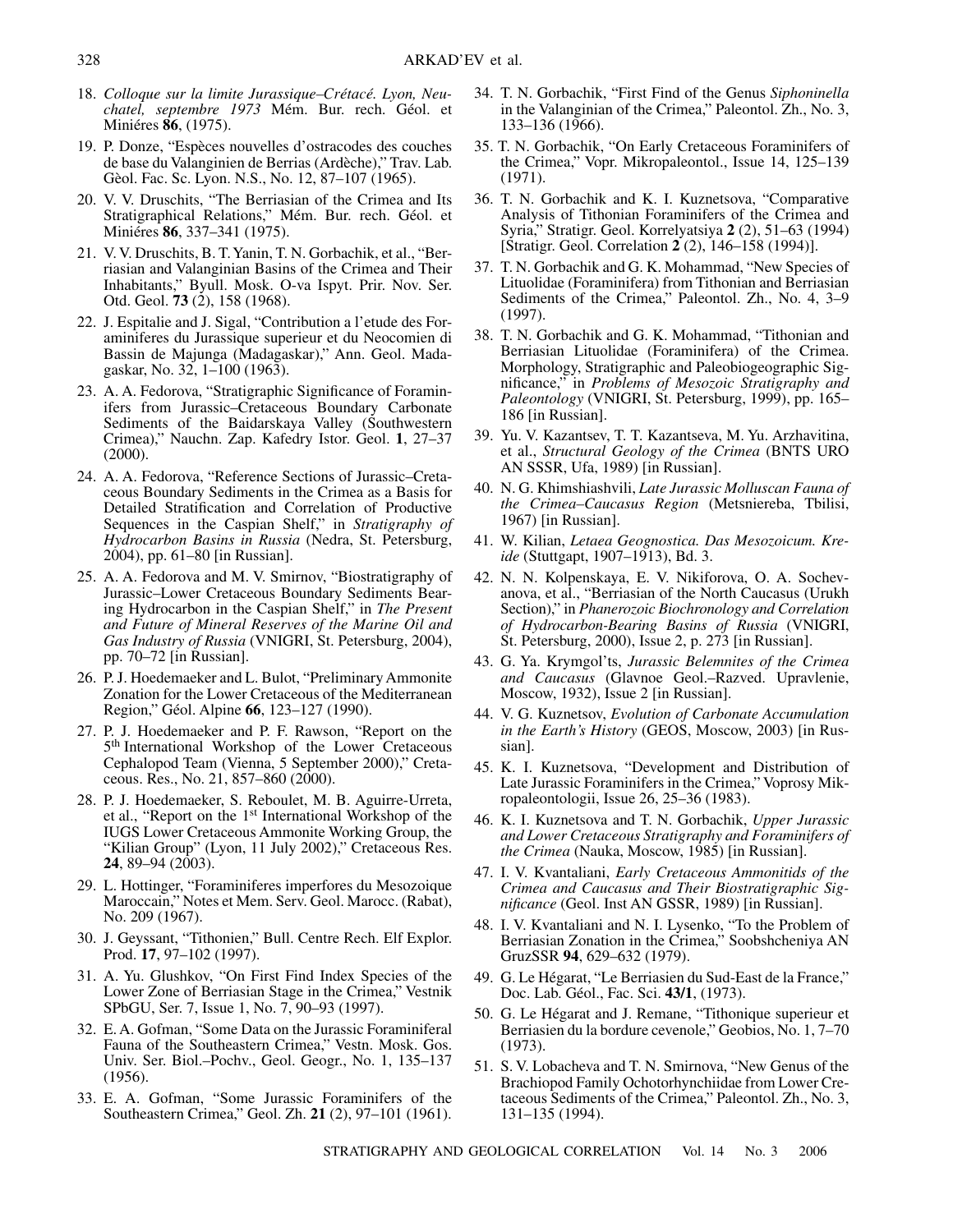- 52. P. S. Lyubimova, "Ostracodes from Mesozoic Sediments of the Middle Volga and Obshchii Syrt Regions," Tr. VNIGRI. Nov. Ser., Issue 84, 3–190 (1955).
- 53. V. S. Mileev, E. Yu. Baraboshkin, S. B. Rozanov, et al., {Position of the Karadag Paleovolcano in the Structure of the Crimean Mountains," in *History, Geology, Botany, Zoology (Collection of Papers Dedicated to the 90 Anniversary of the T.I. Vyazemskii Karadag Scientific Station and 25 Anniversary of the Crimean Natural Reservation)*, Ed. by A.L. Morozova and V.F. Gnyubkin (Sonat, Simferopol, 2004), pp. 68–93 [in Russian].
- 54. M. V. Muratov, "Geology of the Crimean Mountains Eastern Extremity," Tr. MGRI **7**, 21–122 (1937).
- 55. M. V. Muratov, *Geological Review of the Crimean Peninsula* (Gosgeoltekhizdat, Moscow, 1960) [in Russian].
- 56. I. O. Murdmaa, "Accumulation Settings of Sedimentary Formations," in *Geological Formations of the Northwestern Atlantic* (Nauka, Moscow, 1979), pp. 167–185 [in Russian].
- 57. I. Yu. Neustrueva, I. A. Nikolaeva,Yu. N. Andreev, et al., "Superfamily Cypridacea Baird, 1845," in *Practical Manual on Microfauna. Vol.7. Mesozoic Ostracodes* (VSEGEI, St. Petersburg, 1999), pp. 31–42 [in Russian].
- 58. G. B. Neale, "Ostracodes from the Lower Valanginian of the Central Crimea," Paleontol. Zh., No.1, 87–100 (1966).
- 59. J. W. Neale, "Marine Lower Cretaceous Ostracoda from Yorkshire, England," Micropaleontology **6**, 203–224 (1960).
- 60. J. W. Neale, "Ostracoda from Type Speeton Clay (Lower Cretaceous)," Micropaleontology **8**, 425–486 (1960).
- 61. J. W. Neale, "Ostracodes from the Type Berriasian (Cretaceous) of Berrias (Ardeche, France) and Their Significance," Essay in Paleontology, Stratigraphy. University of Kansas, No. 3, 539–569 (1967).
- 62. F. Olóriz, "*Pseudowaagenia gemmellariana n. sp.,*" Quad. Museo G.G. Gemmellaro **6**, 350–352 (2002).
- 63. A. Oppel, "Die tithonische Etage," Zeitschr. Deutschen Geol. Gesellschaft **17**, 535–558 (1865).
- 64. T. Pelissie, B. Peybernes, and J. Rey, "Foraminifers benthique du Jurassic SW France," Lab. Geol. Sediment. Paleontol., Univ. Paul-Sabatier, June 7, 479–489 (1984).
- 65. V. V. Permyakov, L. S. Borisenko, M. V. Vanina, et al., "The Jurassic System," in *Geology of the Ukrainian Shelf. Stratigraphy (Shelf and Black Sea Coast)* (Naukova Dumka, Kiev, 1984), pp. 42–58 [in Russian].
- 66. V. V. Permyakov, M. N. Permyakova, and B. P. Chaikovskii, "Tithonian Fauna from Reference Sections of the Southwestern Crimea," in *Paleontological and Biostratigraphic Studies in Ukraine*, Ed. by O.S. Vyalov (Naukova Dumka, Kiev, 1991a), pp. 84–87 [in Russian].
- 67. V. V. Permyakov, M. N. Permyakova, and B. P. Chaikovskii, *New Stratigraphic Scheme of Jurassic Sediments of the Crimean Mountains* (Inst. Geol. Nauk, Kiev, 1991b) [in Russian].
- 68. L. F. Plotnikova, "Some New and Poorly Known *Gaudryina* Species from Cretaceous Sediments of the Southern USSR," Paleontol. Sbornik L'vov. Geol. O–va, No. 13, 11–16 (1975).
- 69. L. F. Plotnikova, "*Gaudriyadhella*, the New Genus of the Family Ataxophragmiidae (Foraminifera)," Dokl. Akad. Nauk USSR. Ser. B, No. 2, 115–117 (1976).
- 70. L. F. Plotnikova, "On the Genus *Belorussiella* (Foraminifera)," Dokl. Akad. Nauk USSR. Ser. B, No. 5, 401–403 (1978).
- 71. L. F. Plotnikova, "*Tritaxia* and Relative Forms from Cretaceous Sediments of the Crimea and Black Sea Region," Paleontol. Sbornik L'vov. Geol. O–va **16**, 12–19 (1979).
- 72. L. F. Plotnikova, E. P. Cherepanova, A. V. Paryshev, et al., "New Data on Berriasian Sediments of the Northern Slope of the Dolgorukovskaya Mountain Pasture (Mountainous Crimea)," in *Tectonics and Stratigraphy* (Naukova Dumka, Kiev, 1976), pp. 81–85 [in Russian].
- 73. *Practical Manual on the Microfauna of the USSR. Vol. 5. Mesozoic Foraminifers,* Ed. by B.S. Sokolov (Nedra, Leningrad, 1991) [in Russian].
- 74. L. P. Rachenskaya, "Families Bairdiidae and Cytherellidae (Ostracodes) as Indicators of Environments in the Berriasian and Valanginian Basins of the Crimea," Vestn. Mosk. Gos. Uunv. Ser. Geol., No. 5, 104–106 (1968a).
- 75. L. P. Rachenskaya, "Ontogenetic Development of Some Early Cretaceous Ostracodes in the Crimea," in *Proceedings of Moscow Conference of Young Geologists Dedicated to the 50th Anniversary of the Komsomol. Issue 1. Section Geol. Mineral Resources* (Moscow, 1968b), pp. 6–7 [in Russian].
- 76. L. P. Rachenskaya, "Manifestation of the Sexual Dimorphism in Shells of the Genus *Bairdia*," Byull. Mosk. O−va Ispyt. Prir. Otd. Geol., No. 4, 150–151 (1969a).
- 77. L. P. Rachenskaya, "Berriasian and Valanginian Ostracodes of the Crimea, Their Morphological Peculiarities and Stratigraphic Significance," in *Proceedings of IV Scientific Conference of Geol. Faculty* (MGU, Moscow, 1969b), pp. 166–169 [in Russian].
- 78. L. P. Rachenskaya, Candidate's Dissertation in Geology and Mineralogy (Moscow, 1970).
- 79. O. Retowski, "Die tithonischen Ablagerungen von Theodosia," Bull. Soc. Natur. Mosc. N. ser. **7**, 206–301 (1893).
- 80. M. A. Rogov, "Stratigraphy of Lower Volgian Deposits of the Russian Plate and Correlation between Volgian and Tithonian Stages," Geol. Korrelyatsiya **10** (4), 35–51 (2002) [Stratigr. Geol. Correlation **10**, 348–354 (2002).
- 81. M. A. Rogov, "Ammonite-Based Correlation of the Lower and Middle (*Panderi* Zone) Volgian Substages with the Tithonian Stage," Geol. Korrelyatsiya **12** (1), 41–66 (2004) [Stratigr. Geol. Correlation **12**, 35–57 (2004).
- 82. L. F. Romanov, *Mesozoic Variegated rocks of the Dniester–Prut Interfluve* (Shtiintsa, Kishinev, 1976) [in Russian].
- 83. I. G. Sazonova and N. T. Sazonov, "Comparative Stratigraphy and Fauna of Jurassic–Cretaceous Boundary Beds of East Europe," Tr. VNIGRI **152**, 194–214 (1974).
- 84. R. Schlegelmilch, *Die Ammoniten des süddeutsche Malms: ein Bestimmungsbuch für Geowissenschaftler und Fossiliensammler* (G. Fisher Verlag, Stuttgart, 1994).
- 85. G. Schweigert, "Über einige bemerkenswerte Ammoniten im Oberkimmeridgium der Schwäbischen Alb (Südwestdeutschland)," Stuttg. Beitr. Naturk. Ser. B, No. 203, 1–15 (1994).